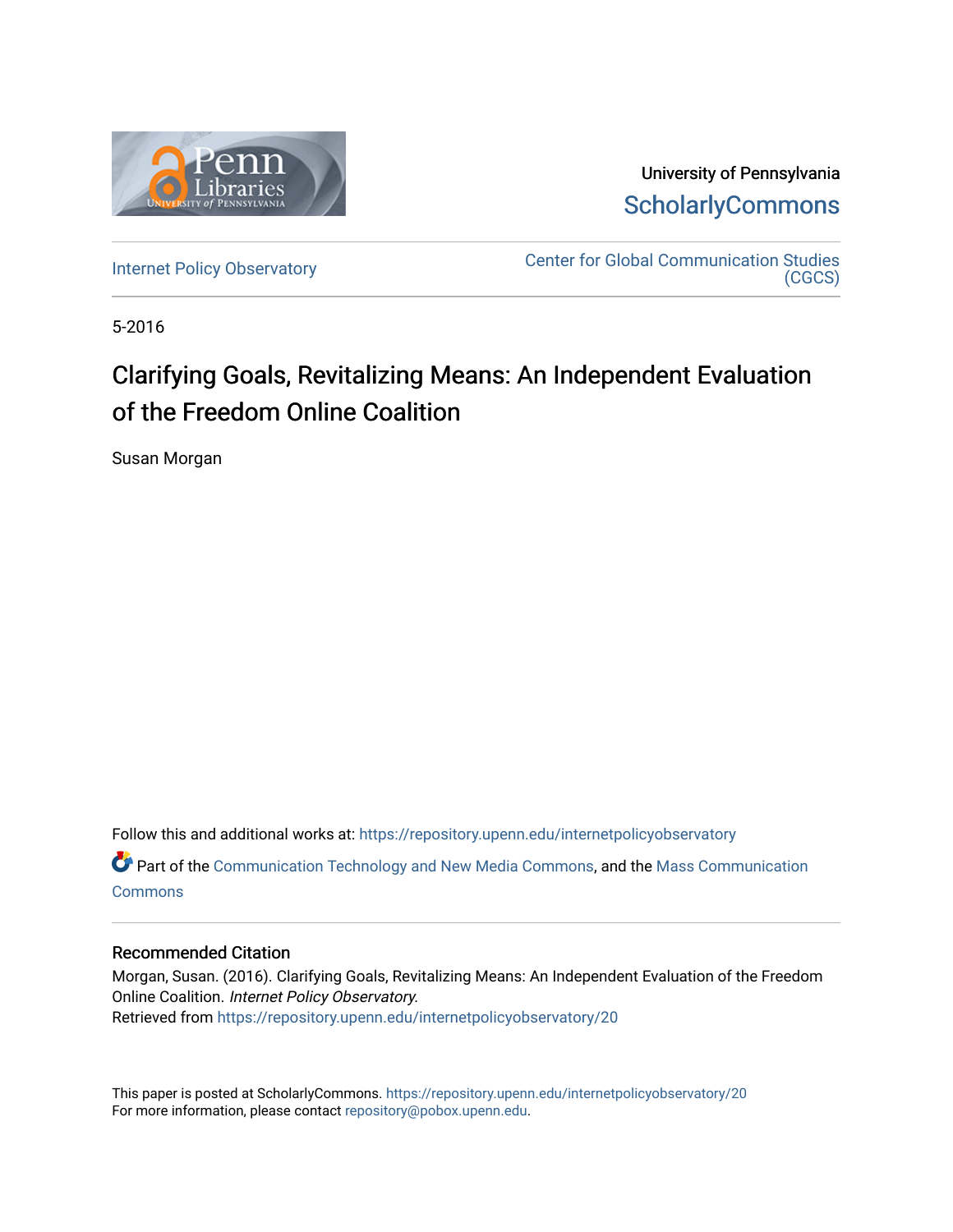## Clarifying Goals, Revitalizing Means: An Independent Evaluation of the Freedom Online Coalition

### Abstract

This independent evaluation of the Freedom Online Coalition (FOC) was commissioned by the Coalition as it approaches its fifth anniversary. The FOC sought input into a wider strategic review they are carrying out to assess its effectiveness with a particular focus on four areas – membership, governance and structure, the Coalition's efforts and activities, and funding.

Thirty interviews with government representatives, members of civil society, business representatives, and academics were conducted between September 2015 and January 2016, along with an in-person consultation with 14 stakeholders at the Internet Governance Forum in Brazil in November 2015. Desk research on five similar types of organizations was used for comparative purposes.

The findings of this research show that there is significant support for the existence of the Coalition and for it continuation as a government only coalition. However, there are a number of criticisms of the FOC, including the lack of transparency about its activities, inadequate consequences for countries not meeting their commitments, and frustration at the ambiguity of the aims and objectives of the Coalition, and the few tangible results that have been produced so far. A number of respondents also talked about the ways in which the Snowden revelations have complicated efforts to work on Internet freedom. There are specific recommendations in each of the four areas covered in the evaluation, but the highest priority suggestions for the Coalition moving forward are as follows:

- Clarify the aims and objectives of the Coalition;
- Increase the legitimacy of the Coalition by establishing a mechanism through which stakeholders can raise concerns about the actions of a member government;
- Institute a mechanism whereby members' performance at meeting their commitments can be periodically reviewed;
- Establish more stable funding for the Coalition through the introduction of multi-year commitments and a tiered funding model;
- Create a formal link between the working groups and the FOC's governance in order to ensure that outputs from the working groups are considered and responded to by the FOC;
- Improve the Coalition's communication, clarifying membership criteria and rendering more transparent, to the extent possible, its diplomatic interventions.

The Coalition is still a young institution and some of the issues it faces are a reflection of this. However, there are areas that the FOC must address to increase its effectiveness. Ultimately, the question for the Coalition is whether it can rise to the challenge of leading the global conversations that will drive action and policy making on Internet freedom in an increasingly complex world.

#### **Disciplines**

Communication Technology and New Media | Mass Communication

#### Creative Commons License

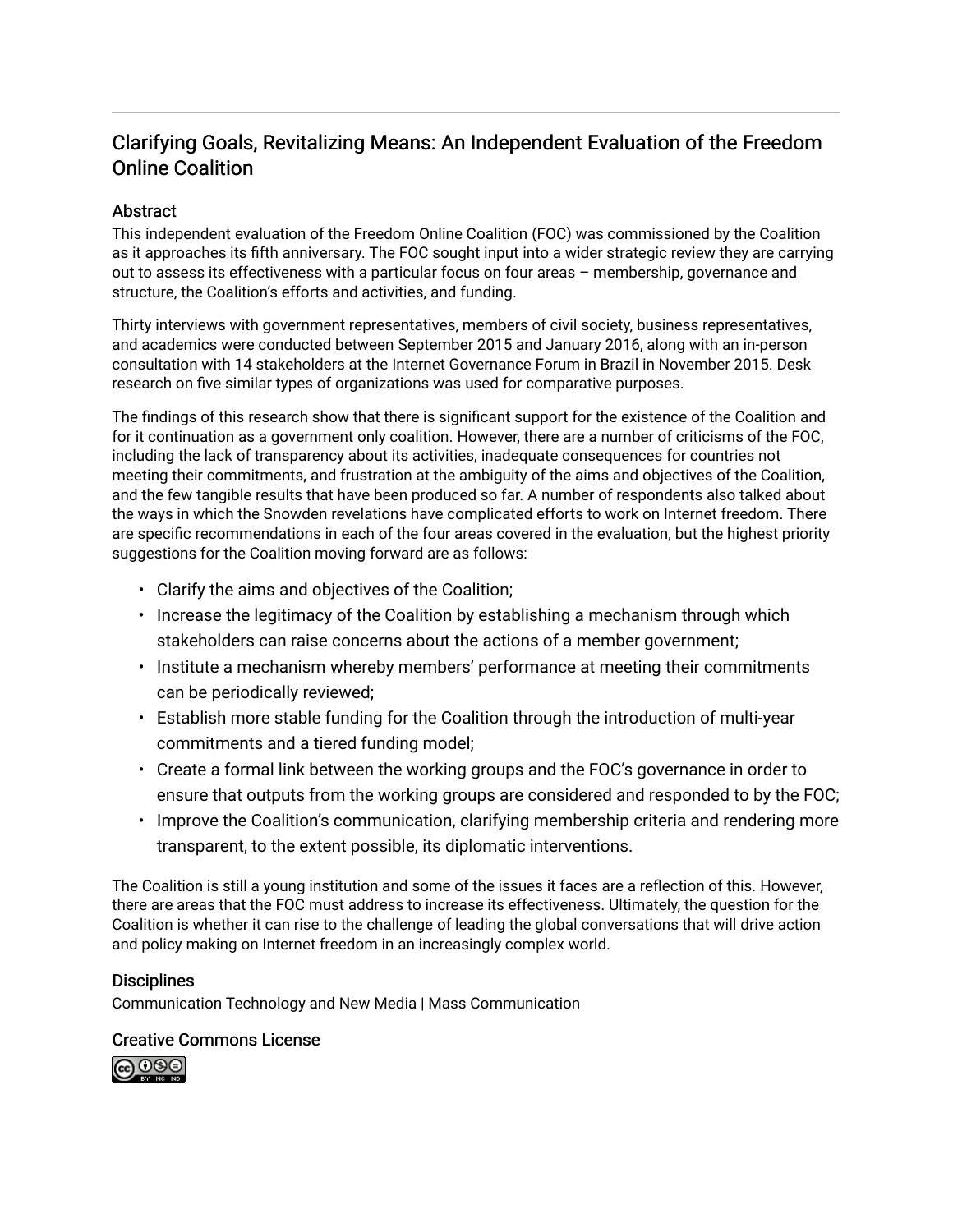This work is licensed under a [Creative Commons Attribution-NonCommercial-No Derivative Works 4.0](https://creativecommons.org/licenses/by-nc-nd/4.0/)  [International License.](https://creativecommons.org/licenses/by-nc-nd/4.0/)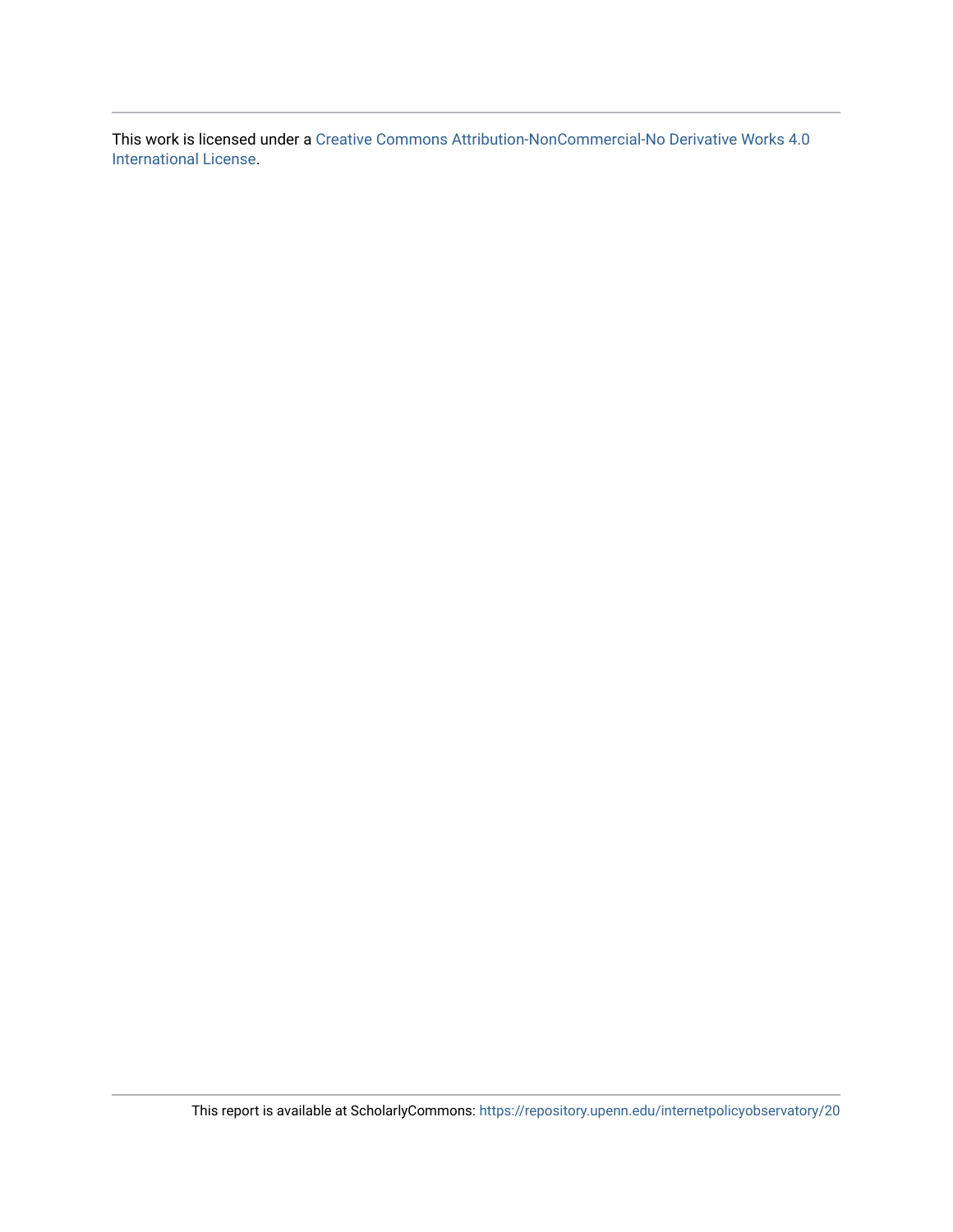# Clarifying Goals, Revitalizing Means:

An Independent Evaluation of the Freedom Online Coalition

Susan Morgan





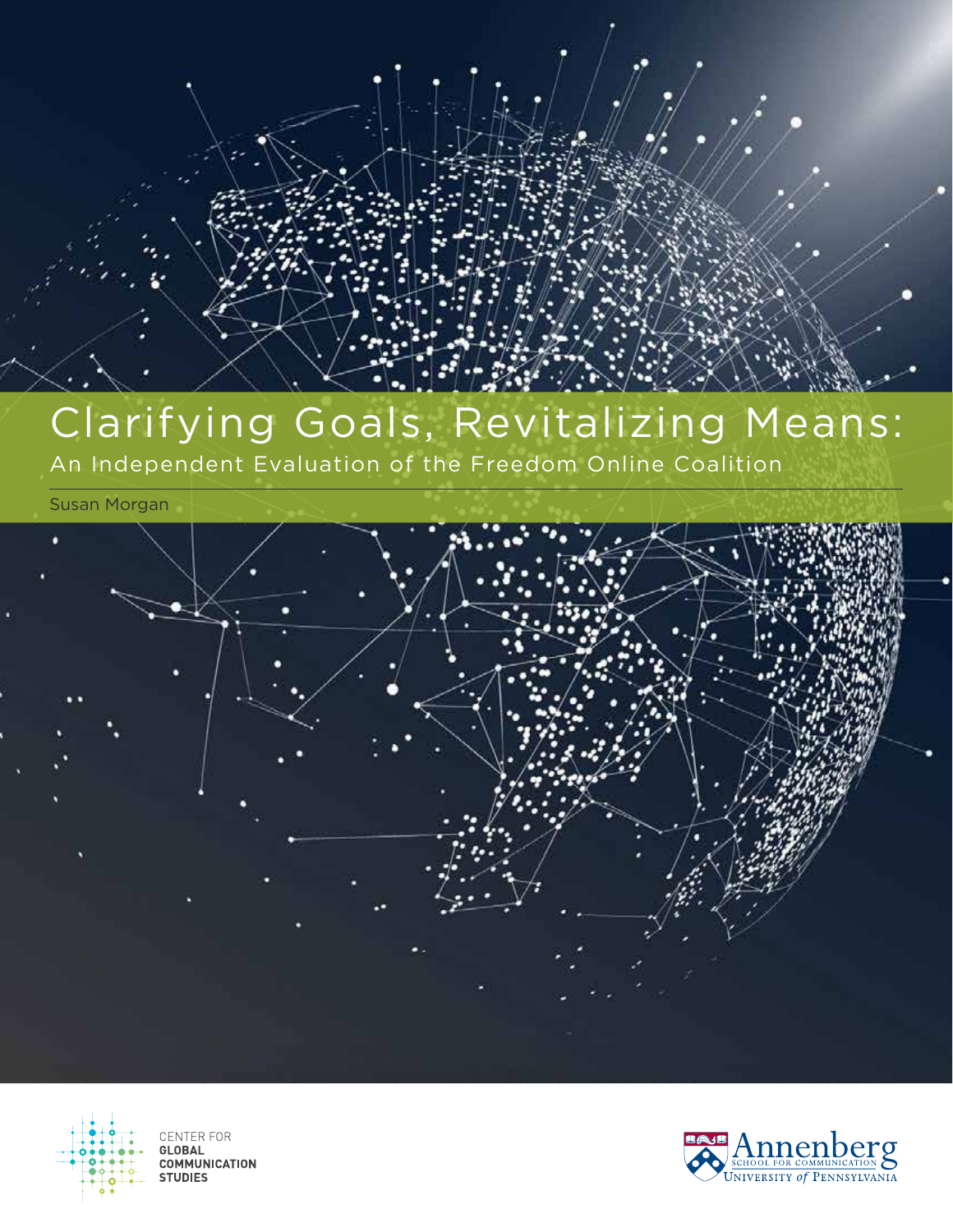#### **About the Author**

Susan Morgan has twenty years' experience working in both the public and private sectors. For the last fifteen years she has worked in the technology sector. Now a London-based freelance consultant, she was the first Executive Director of the Global Network Initiative, a Washington DC located multistakeholder initiative focused on the responsibilities of technology companies to protect the free expression and privacy rights of their users when receiving government requests around the world. Prior to that, she worked for British Telecom (BT) in the commercial heart of the business and then on corporate responsibility issues, leading BT's strategy, policy and public reporting across the company. The first seven years of her career were with The Industrial Society, now known as The Work Foundation. She has a BA and MA in Politics from Durham University, UK. You can find out more about her work at [http://www.](http://www.susanmichellemorgan.com) [susanmichellemorgan.com](http://www.susanmichellemorgan.com)

The author would like to thank the many people who participated in this work by giving their time, thoughts, and ideas in interviews and a consultation in Brazil at the Internet Governance Forum, John Remensperger, PhD student at the Annenberg School for Communication for his research assistance on Annex B, as well as Briar Smith, associate director of the Center for Global Communication Studies, for editorial assistance.

### **About the University of Pennsylvania Center for Global Communication Studies and the Internet Policy Observatory**

The Center for Global Communication Studies (CGCS) is a leader in international education and training in comparative media law and policy. Based at the Annenberg School for Communication (University of Pennsylvania), CGCS produces original research, offers opportunities for graduate students, organizes conferences and trainings, and provides consulting and advisory assistance to academic centers, governments, and NGOs. The Center's interdisciplinary research and policy work address media regulation, media and democracy, monitoring and evaluation of media development programs, public service broadcasting, and the media's role in conflict and post-conflict environments.

CGCS's Internet Policy Observatory (IPO) is a program tasked with researching the dynamic technological and political contexts in which Internet governance debates take place and provides a networking function among relevant communities of activists, academics, and policy makers. The Observatory sponsors research and studies ongoing events and key decisions on Internet policy. To learn more about the project or to inquire about research collaborations with the IPO, please visit [globalnetpolicy.org](http://globalnetpolicy.org) or email [internetpolicy@asc.upenn.edu](mailto:internetpolicy@asc.upenn.edu).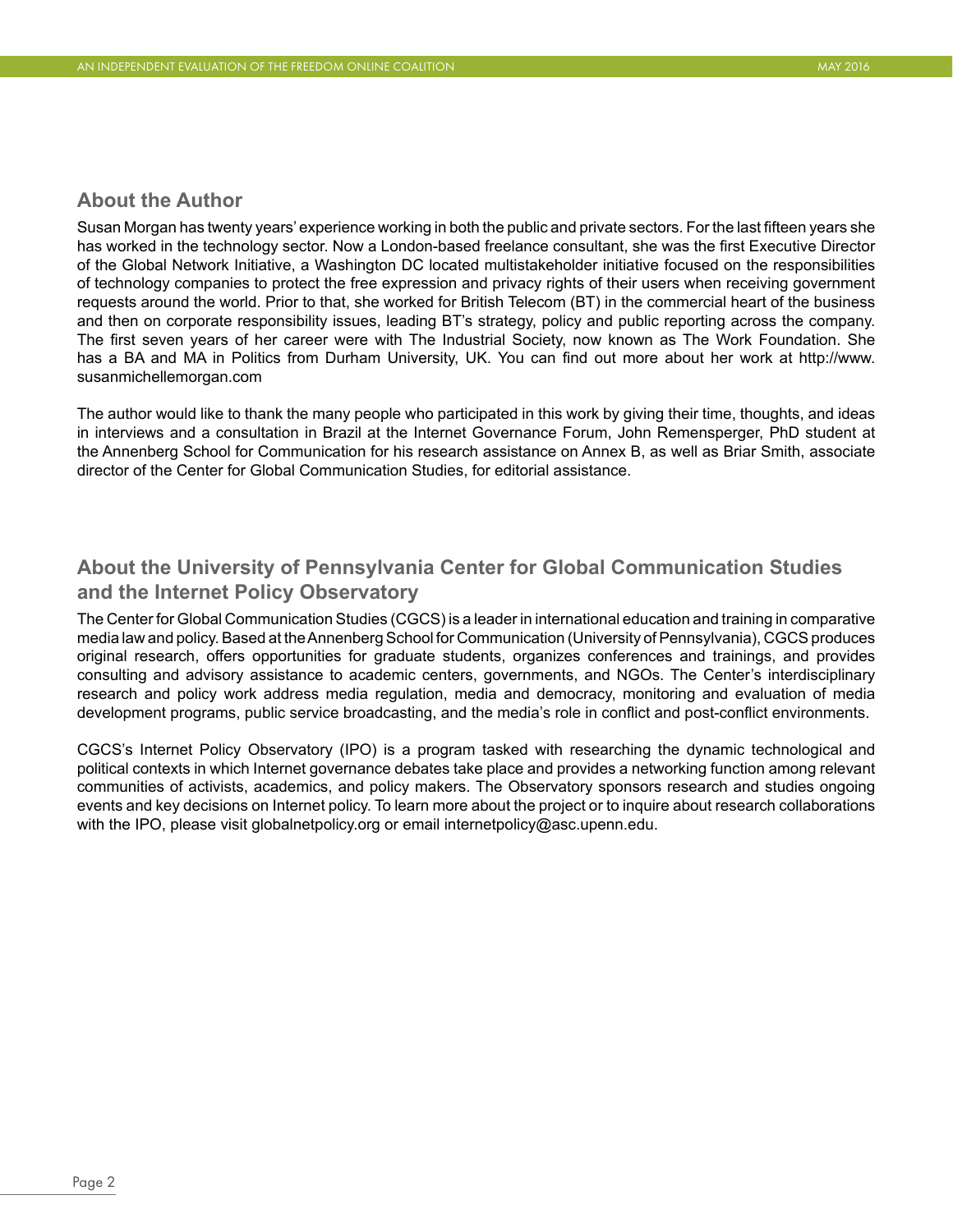## **Contents**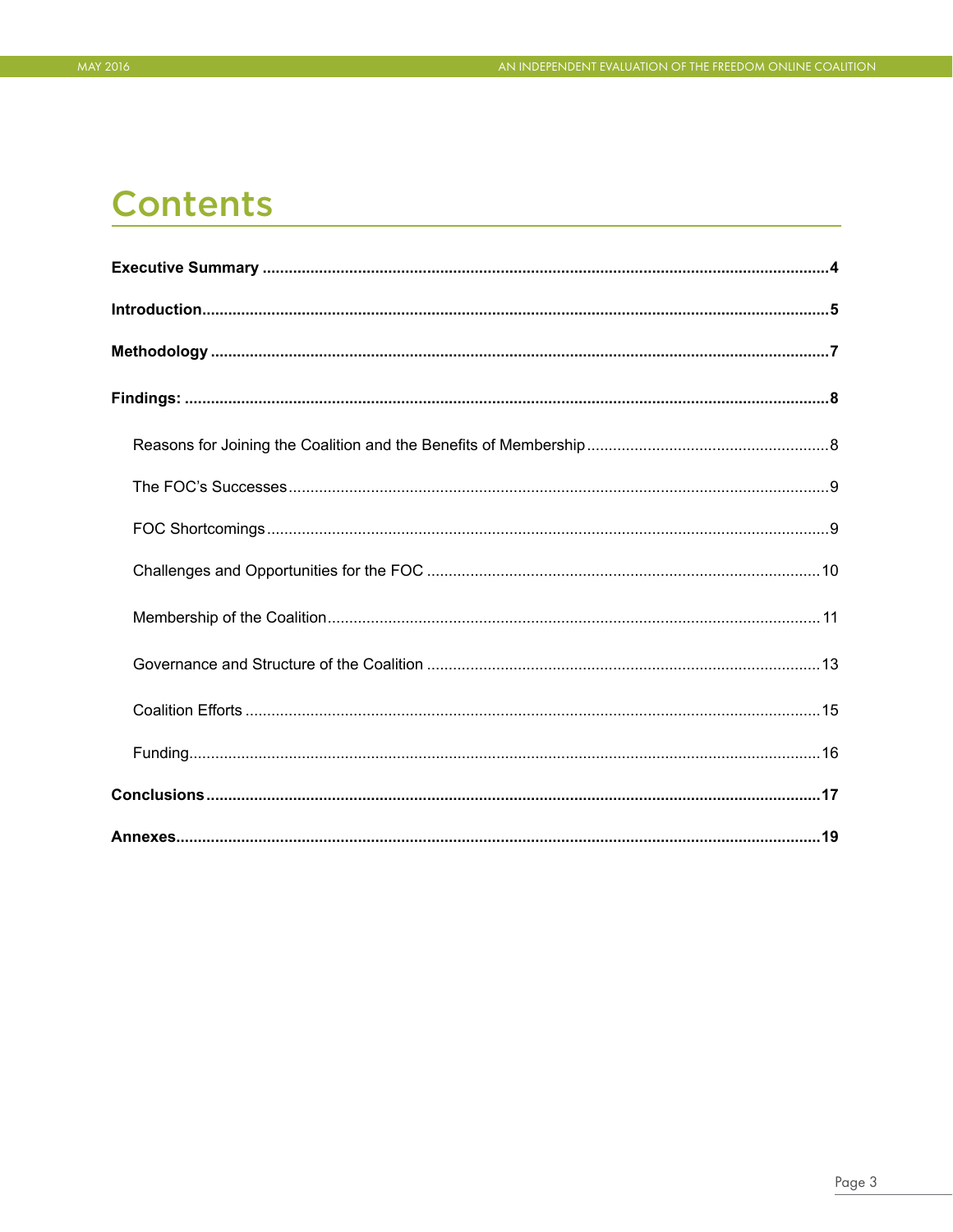## <span id="page-6-0"></span>Executive Summary

As the Freedom Online Coalition approaches its five year anniversary, it commissioned this research to review the cumulative work of the Coalition, assess its effectiveness and specifically get feedback on four key areas – membership, governance and structure, the Coalition's efforts and activities, and funding.

Thirty interviews with government representatives, members of civil society, business representatives, and academics were conducted between September 2015 and January 2016, along with an in-person consultation with 14 stakeholders in Brazil in November 2015. Desk research was also conducted on five similar types of organizations for comparative purposes.

The findings of this research show that there is significant support for the existence of the Coalition and for it continuing as a government only coalition. However, there are also a number of criticisms of the FOC, including the lack of transparency about its activities, inadequate consequences for countries not meeting their commitments, and frustration at the ambiguity of the aims and objectives of the Coalition and the few tangible results that have been produced so far. A number of respondents also talked about the ways in which the Snowden revelations have complicated efforts to work on Internet freedom. There are specific recommendations in each of the four areas covered in the evaluation, but the highest priority suggestions for the Coalition moving forward are as follows:

- **• Clarify the aims and objectives of the Coalition;**
- **• Increase the legitimacy of the Coalition by establishing a mechanism through which stakeholders can raise concerns about the actions of a member government;**
- **• Institute a mechanism whereby members' performance at meeting their commitments can be periodically reviewed;**
- **• Establish more stable funding for the Coalition through the introduction of multi-year commitments and a tiered funding model;**
- **• Create a formal link between the working groups and the FOC's governance in order to ensure that outputs from the working groups are considered and responded to by the FOC;**
- **• Improve the Coalition's communication, clarifying membership criteria and rendering more transparent, to the extent possible, its diplomatic interventions.**

The Coalition is still a young institution and some of the stumbling blocks it faces are a reflection of this. However, there are issues that the FOC must address to increase its effectiveness. Ultimately, the question for the Coalition is whether it can rise to the challenge of leading the global conversations that will drive action and policy making on Internet freedom in an increasingly complex world.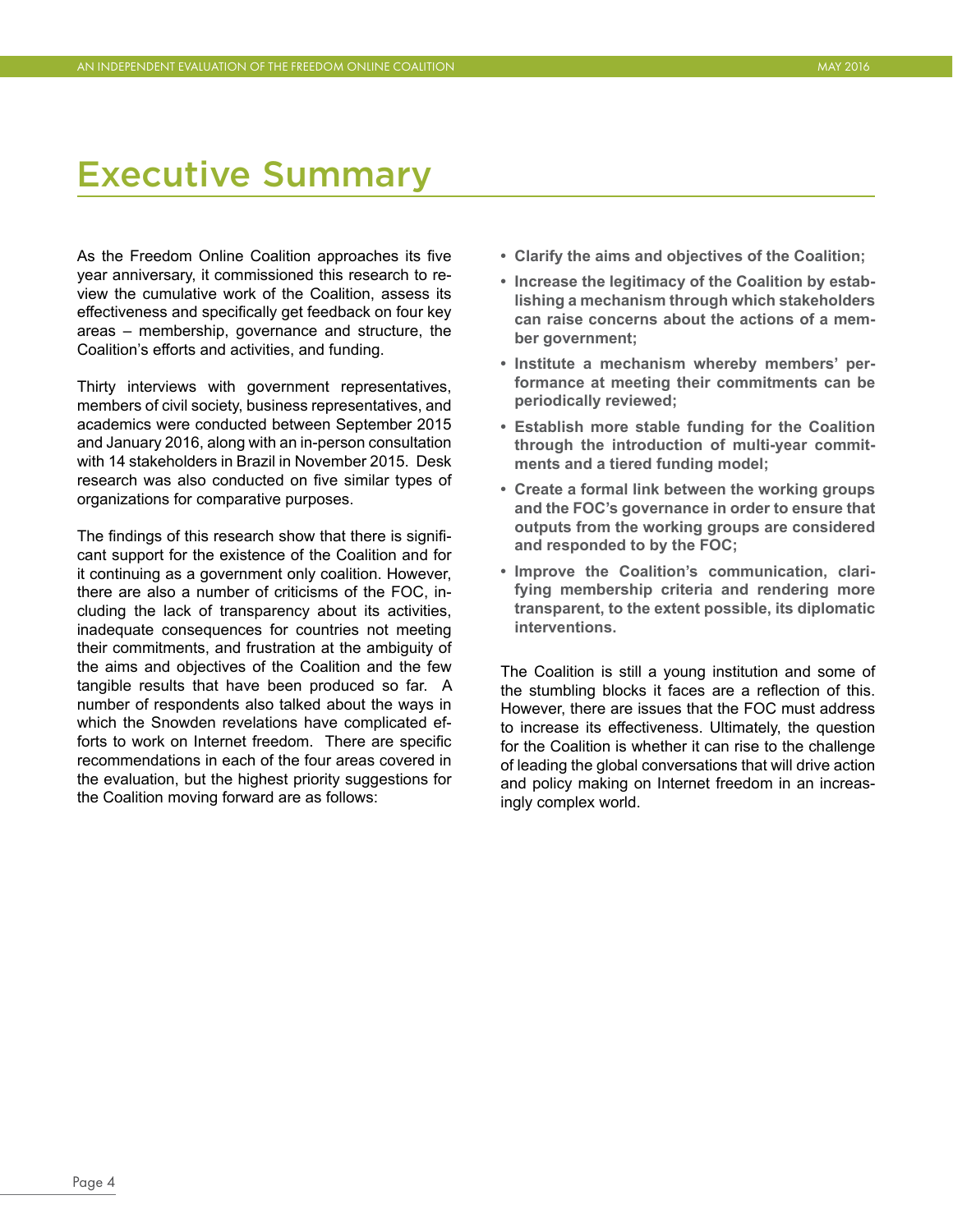## <span id="page-7-0"></span>Introduction

Launched in 2011 in The Hague soon after the revolution in Tunisia and political upheaval across the Middle East, the Freedom Online Coalition was first formed as a loose Coalition of 15 countries working to advance Internet Freedom.<sup>1</sup> At its foundation is the principle that offline human rights ought to apply online and that a free and open Internet is in service of human rights and contributes to development and economic growth. The Tallinn declaration several years later added further detail to the focus and commitments of the Coalition.2 The website of the Coalition has more information about its work.3

The landscape of Internet freedom has evolved dramatically since 2011 and the Coalition has itself undergone considerable expansion and development since its formation. It now has 29 members (see Annex A for a full list of members) and has established working groups on specific aspects of Internet freedom that include members of civil society, industry representatives and academics.

The FOC's primary efforts in its first couple of years were hosting an annual Internet Freedom conference and the creation of the Digital Defenders Partnership, a fund for individuals and organizations working to defend a free and open Internet who may have found themselves at risk. In 2013, three working groups were established that brought that brought other stakeholders (civil society, business, and academics) to the FOC's table.<sup>4</sup>

The day-to-day activity of the Coalition is led by the Coalition Chair, who rotates on an annual basis. The Chair also hosts the annual conference in their country

- 2 Ministers of the Freedom Online Coalition, Recommendations for Freedom Online, Publication, April 28, 2014, [https://www.](https://www.freedomonlinecoalition.com/wp-content/uploads/2014/04/FOC-recommendations-consensus.pdf) [freedomonlinecoalition.com/wp-content/uploads/2014/04/FOC](https://www.freedomonlinecoalition.com/wp-content/uploads/2014/04/FOC-recommendations-consensus.pdf)[recommendations-consensus.pdf](https://www.freedomonlinecoalition.com/wp-content/uploads/2014/04/FOC-recommendations-consensus.pdf)
- 3 Freedom Online Coalition, last modified April 2016, [https://www.](https://www.freedomonlinecoalition.com) [freedomonlinecoalition.com](https://www.freedomonlinecoalition.com)/
- 4 Working group 1 A free and secure Internet; Working group 2 - Digital development and openness; Working group 3 – Privacy and transparency online

and is supported by the Friends of the Chair, a group of the most involved countries in the Coalition, including the previous Chair. The Coalition is supported by an external Secretariat that provides coordination, administrative support and acts as a point of contact for anyone wanting to know more about the Coalition.

In the last five years, the broader Internet freedom and Internet governance agendas have developed significantly. Before this, the Tunis Agenda that emerged from the 2003 Geneva World Summit on the Information Society (WSIS) and 2005 WSIS in Tunis led to the creation of the Internet Governance Forum (IGF). The IGF brings together several thousand stakeholders from civil society, business, academia and the technical community at an annual week-long event to discuss public policy issues relating to the Internet. A number of regional and national IGFs have been created to continue those discussions at a more local level.<sup>5</sup>

In the years since the Arab Spring, which jettisoned concerns about free expression and privacy to the top of the global agenda, the topic of online human rights has been a prominent feature at the IGF. Following the resolution passed at the Human Rights Council in 2012 that the same rights that apply offline also apply online, there have been a number of reports produced by the UN in the last few years focused on issues related to Internet freedom and human rights.<sup>6</sup> The first was by Frank La Rue, the UN Special Rapporteur on the Promotion and Protection of Freedom of Expression and Opinion.<sup>7</sup> The following year saw "The Right to Privacy in the Digital Age" published, which led to the creation of the first Special Rapporteur on the Right to Privacy.<sup>8</sup> In 2015, David Kaye, the UN Special Rapporteur on

- 6 United Nations, Human Rights Council, 20/8. The Promotion, Protection and Enjoyment of Human Rights on the Internet, Geneva: United Nations, 2012, [http://ap.ohchr.org/documents/](http://ap.ohchr.org/documents/dpage_e.aspx?si=A/HRC/RES/20/8) [dpage\\_e.aspx?si=A/HRC/RES/20/8](http://ap.ohchr.org/documents/dpage_e.aspx?si=A/HRC/RES/20/8)
- 7 United Nations, Human Rights Council, Report of the Special Rapporteur on the Promotion and Protection of the Right to Freedom of Opinion and Expression, By Frank LaRue, Geneva: United Nations, 2011, how to [http://www.ohchr.org/Docu](http://www.ohchr.org/Documents/HRBodies/HRCouncil/RegularSession/Session23/A.HRC.23.40_EN.pdf)[ments/HRBodies/HRCouncil/RegularSession/Session23/A.](http://www.ohchr.org/Documents/HRBodies/HRCouncil/RegularSession/Session23/A.HRC.23.40_EN.pdf) [HRC.23.40\\_EN.pdf.](http://www.ohchr.org/Documents/HRBodies/HRCouncil/RegularSession/Session23/A.HRC.23.40_EN.pdf)
- United Nations, United Nations High Commissioner for Human Rights, The Right to Privacy in the Digital Age, Geneva: United Nations, 2014. [http://www.ohchr.org/EN/HRBodies/HRC/Regu](http://www.ohchr.org/EN/HRBodies/HRC/RegularSessions/Session27/Documents/A.HRC.27.37_en.pdf)[larSessions/Session27/Documents/A.HRC.27.37\\_en.pdf](http://www.ohchr.org/EN/HRBodies/HRC/RegularSessions/Session27/Documents/A.HRC.27.37_en.pdf).

<sup>1</sup> Freedom Online: Joint Action for Free Expression on the Internet, Publication, February 2013, [https://www.](https://www.freedomonlinecoalition.com/wp-content/uploads/2014/04/1-The-Hague-FOC-Founding-Declaration-with-Signatories-as-of-2013.pdf) [freedomonlinecoalition.com/wp-content/uploads/2014/04/1-The-](https://www.freedomonlinecoalition.com/wp-content/uploads/2014/04/1-The-Hague-FOC-Founding-Declaration-with-Signatories-as-of-2013.pdf)[Hague-FOC-Founding-Declaration-with-Signatories-as-of-2013.](https://www.freedomonlinecoalition.com/wp-content/uploads/2014/04/1-The-Hague-FOC-Founding-Declaration-with-Signatories-as-of-2013.pdf) [pdf](https://www.freedomonlinecoalition.com/wp-content/uploads/2014/04/1-The-Hague-FOC-Founding-Declaration-with-Signatories-as-of-2013.pdf).

<sup>5</sup> "IGF Initiatives," Internet Governance Forum, last modified 2016,<http://www.intgovforum.org/cms/igf-initiatives>.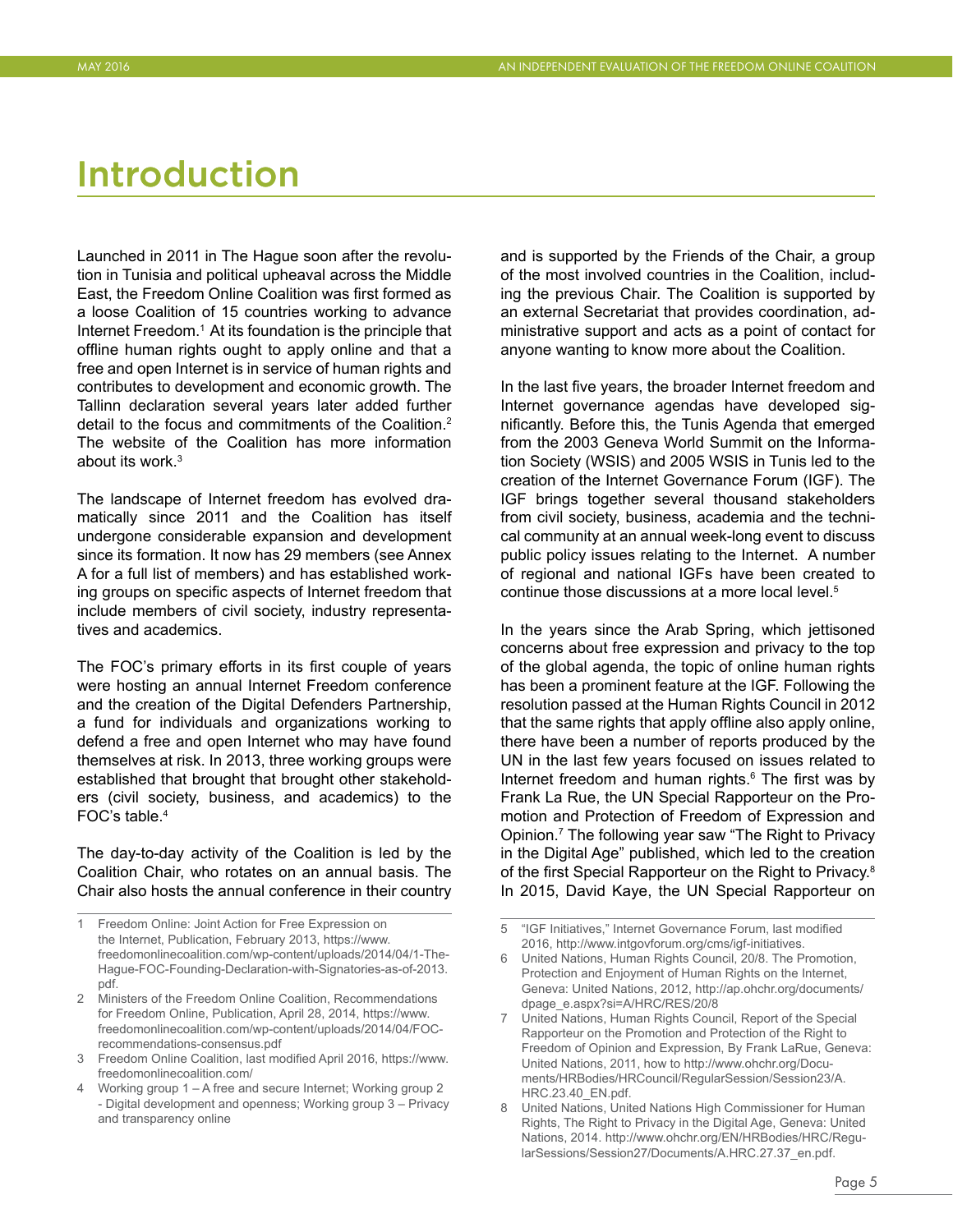the Promotion and Protection of Freedom of Expression and Opinion, produced a report on encryption that explored whether or not free expression and privacy rights protect secured communication using encryption and anonymity and the extent to which governments can impose restrictions.<sup>9</sup>

The 2013 Snowden revelations about the surveillance activities of the National Security Agency in the US and Government Communications Headquarters in the UK rocked Internet policy communities worldwide and shone a spotlight on the activities of liberal democracies as well as repressive states.

A number of organizations have emerged in recent years that concentrate on these issues, for example the Global Network Initiative, which brings tech companies together with human rights organizations, investors and academics. Established organizations such as the American Civil Liberties Union, the Electronic Frontier Foundation, AccessNow, Bytes for All, the Centre for Internet and Society, Derechos Digitales and Privacy International are either fully focused on these issues or have incorporated them into their work. Many foundations that fund civil society work are increasingly

developing specific digital rights programs including HIVOS, which runs the Digital Defenders Partnership launched by the FOC.

Within this landscape, the FOC is uniquely a government-only coalition focused on Internet freedom. This gives it the opportunity to advance the cause of Internet freedom through diplomatic interventions and its Digital Defenders Partnership as well as facilitating communication and contact between governments and other stakeholders within the working groups.

The Freedom Online Coalition commissioned this independent evaluation as it approaches the fifth year since its launch, with the intention of assessing the work of the Coalition to date, getting feedback from stakeholders, and seeking recommendations to increase the FOC's future effectiveness. There was particular interest in four areas – membership of the FOC, the governance and structure of the FOC, feedback on the importance of the current activities of the Coalition, and funding. This report will feed into a wider review of the FOC's work that is being run by a working group within the Coalition. The recommendations in this report are a combination of those that come from the author, as well as those that came from synthesizing interviewee and consultation responses.

<sup>9</sup> David Kaye, "Report on Encryption, Anonymity, and the Human Rights Framework," The Office of the United Nations High Commissioner for Human Rights, 2015. [http://www.ohchr.org/EN/](http://www.ohchr.org/EN/Issues/FreedomOpinion/Pages/CallForSubmission.aspx) [Issues/FreedomOpinion/Pages/CallForSubmission.aspx.](http://www.ohchr.org/EN/Issues/FreedomOpinion/Pages/CallForSubmission.aspx)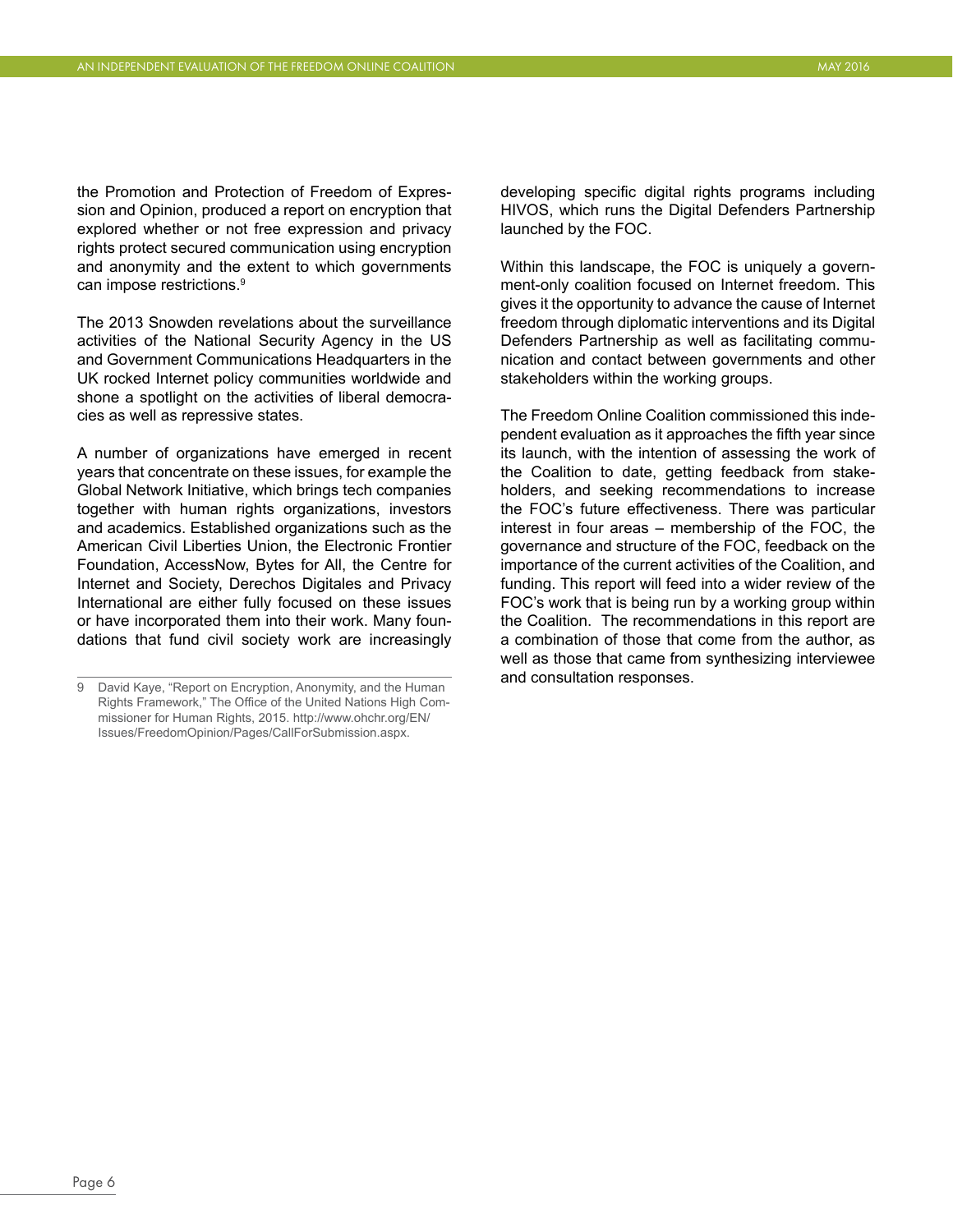## <span id="page-9-0"></span>Methodology

The research for this evaluation was carried out during September 2015 to January 2016 using a combination of in-person and phone interviews, an in-person consultation at the Internet Governance Forum (IGF) in João Pessoa, Brazil in November 2015, and desk research.

Two interview questionnaires, one for government members and one for all other stakeholders, were designed to extract feedback from respondents about the four key areas of the evaluation – membership of the Coalition, the governance and structure of the FOC, the current focus of activities of the FOC, and funding. The questionnaire for government members included a greater degree of detail, reflecting the fact that they are more closely involved in the day-to-day work of the FOC. Opinions were also sought about sought about Coalition successes thus far, challenges and opportunities that the Coalition faces and what what benefits people see from working with or being part of the Coalition.

The desk research was designed to complement the information gathered from the primary research to provide useful comparative information on these issues as the recommendations were drawn up. The same four areas of interest (membership, governance, focus of activities, and funding) were reviewed over five similar organizations (The Community of Democracies, The Open Government Partnership, The Voluntary Principles on Security and Human Rights, the Extractives Industry Transparency Initiative and the International Code of Conduct Association).

Thirty interviews were carried out with government representatives from the Coalition, members of the Coalition working groups, and other external stakeholders not involved in the Coalition's work. Government representatives, civil society organizations, industry representatives, and academics were interviewed. The author was given the names of government representatives and working group members by the FOC from which a list of interviewees was developed. Ten government representatives were interviewed and twenty non-government members, including four company representatives, seven from civil society, three academics and six Internet freedom experts who are not currently involved in the FOC's work.

At the IGF, 14 people representing different stakeholder groups attended a 90 minute focus group-like consultation and were asked the same set of questions. Government representatives were not present at the consultation in Brazil.

The Center for Global Communications Studies at the University of Pennsylvania provided project support, methodological guidance, and editorial assistance.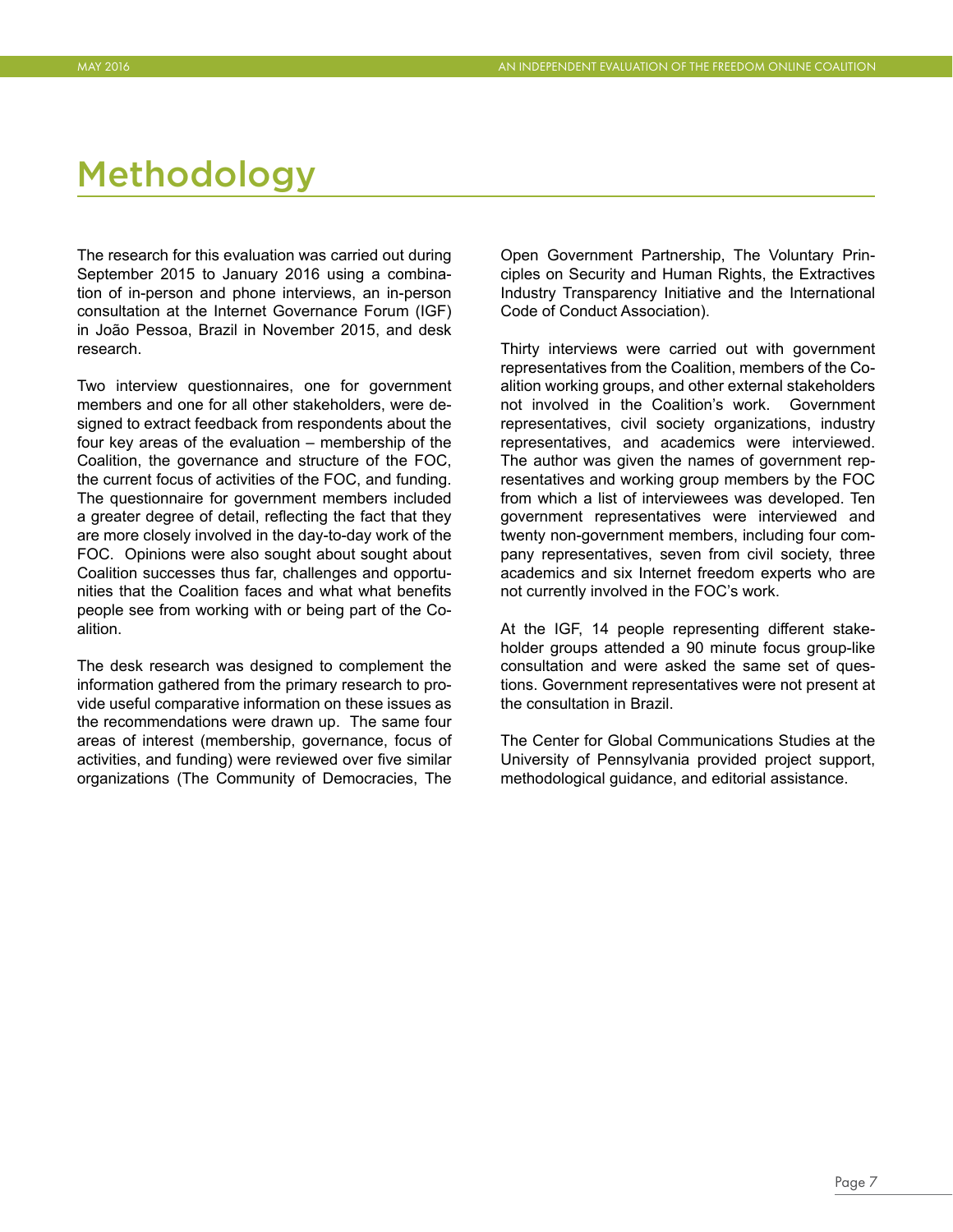## <span id="page-10-0"></span>Findings

The first section of the questionnaire asked a series of general questions about motivation for joining the FOC, benefits of membership, successes and shortcomings of the organization, as well as the the FOC's challenges and opportunities.

### Reasons for Joining the Coalition and the Benefits of Membership

When government members were asked why they had joined the FOC, the most frequent response was a desire to support the Internet freedom agenda in the face of restrictions to a free and open Internet that were being seen around the world.

**"In 2011, Internet freedom was already one of the top priorities for the Swedish government. Trying to build a group on these issues that could be a stronger voice on an international level was a key motivation."** 

Frida Gustafsson, Attaché, Permanent Delegation of Sweden to the OECD and UNESCO

#### **"The restrictions we were seeing being placed on the Internet in many parts of the world at the time were a key reason for it being established."**

Stephen Lowe, Freedom of Expression Team Leader, Human Rights and Democracy Department, Foreign and Commonwealth Office, UK

#### **"The Coalition brings together three issues that are very important to Costa Rica: Human rights, the respect for freedom, and the Internet."**

Mario Hernandez, official of the Ministry of Foreign Affairs of Costa Rica in the team for the Freedom Online Coalition

From the perspective of the Coalition's government members, the most frequently mentioned benefit of membership was improved diplomatic coordination and the opportunity to work with like-minded government partners to break through some of the traditional diplomatic blocks. Because the Coalition's structure combines member governments and the involvement of other stakeholders through the working groups and because the nature of diplomacy is often off the record, this benefit is largely invisible to those interviewees outside government and did not feature in their responses.

Other benefits that Government representatives highlighted included:

- **• Demonstrating to other parts of their own governments that it is possible to work constructively with other stakeholders, particularly civil society;**
- **• Facilitating engagement with other parts of government on Internet freedom and its connectedness with other issues such as cyber security and national security;**
- **• Raising the visibility of their government at international events such as the IGF;**
- **• Using the Coalition as a valuable venue to talk about security and human rights concerns;**
- **• Facilitating the use of diplomatic channels to progress towards the 2012 Human Rights Council resolution regarding the same rights applying online that apply offline;**
- **• Increasing knowledge within government of rapidly evolving technology and the potential implications for human rights.**

#### **"It has been a reasonably constructive space to discuss how we balance our need for national security with our human rights obligations."**

Stephen Lowe, Freedom of Expression Team Leader, Human Rights and Democracy Department, Foreign and Commonwealth Office, UK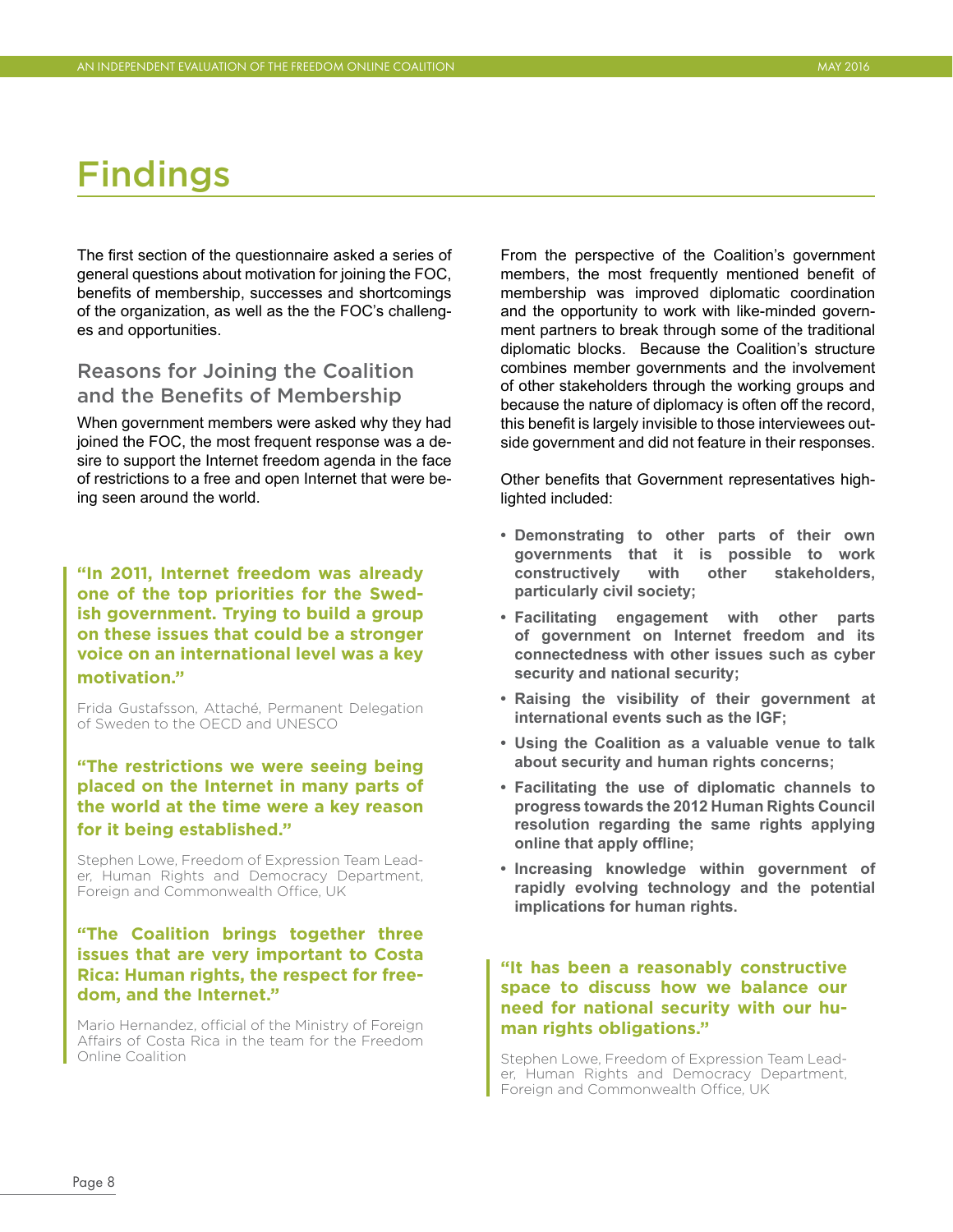<span id="page-11-0"></span>**"When we are talking about Internet freedom we can say we are working with a lot of other countries through the Freedom Online Coalition, so it is useful public diplomacy."** 

Australian government official

In contrast, when asked about the benefits of being involved in the FOC, non-governmental stakeholder responses were inflected differently. For example, these respondents appreciated the collective sharing of challenges among stakeholders, gaining insight into the way in which governments work on Internet freedom both publicly and privately, learning about dilemmas faced by companies, finding areas of common interest to work on, as well as the role the FOC working groups play in sustaining a global, multistakeholder conversation about Internet freedom.

**"There is a lot of US expertise on these issues among non-government stakeholders so having people from other countries in the working groups helps that expertise to develop and also makes sure that voices and perspectives from other countries are included."** 

Stefan Heumann, Member of the management of Stiftung neue verantwortung

## The FOC's Successes

Respondents across all stakeholder groups most frequently cited the FOC's creation of a space for government coordination and engagement on critical topics with other stakeholders through the working groups as a success.

Other successes cited include:

- **• The growing number of member states;**
- **• The quality of the substance and discussion in the working groups;**
- **• The fact that the annual conferences have been held in locations around the world, including the Global South;**
- **• Opening up conversations on critical subjects and raising awareness of Internet freedom;**
- **• Its uniqueness as a coalition of like-minded states;**
- **• The Digital Defenders Partnership.**

**"The Tallinn Agenda makes it possible for companies operating in those markets to have a conversation about their commitments."**

Patrik Hiselius, Senior Advisor, Digital Rights, Teliasonera

### **"One of their successes is that it created a space for governments to have conversations when they didn't have the forum or the space to do so."**

Eduardo Bertoni, Global Clinical Professor, New York University, School of Law

### FOC Shortcomings

A majority of respondents mentioned the lack of concrete deliverables and the difficulty in pointing to specific impacts the Coalition has had as shortcomings. Common responses include:

- **• A lack of clarity on what the Coalition is and what it is trying to achieve;**
- **• The challenge of pointing to tangible results and successes since the creation of the Coalition and the need to create clearer metrics to measure successes;**
- **• The need for better external communication about the Coalition's work;**
- **• Poor senior level government attendance at the most recent FOC conferences.**

Depending on the stakeholder affiliation of the respondent, shortcomings were expressed differently. For example, government representatives were more likely to talk about the challenge of defining the FOC's work post-Snowden, but other stakeholder groups were more likely to talk about hypocrisy and questioned whether signing up to the FOC commitments is making any tangible difference in member countries.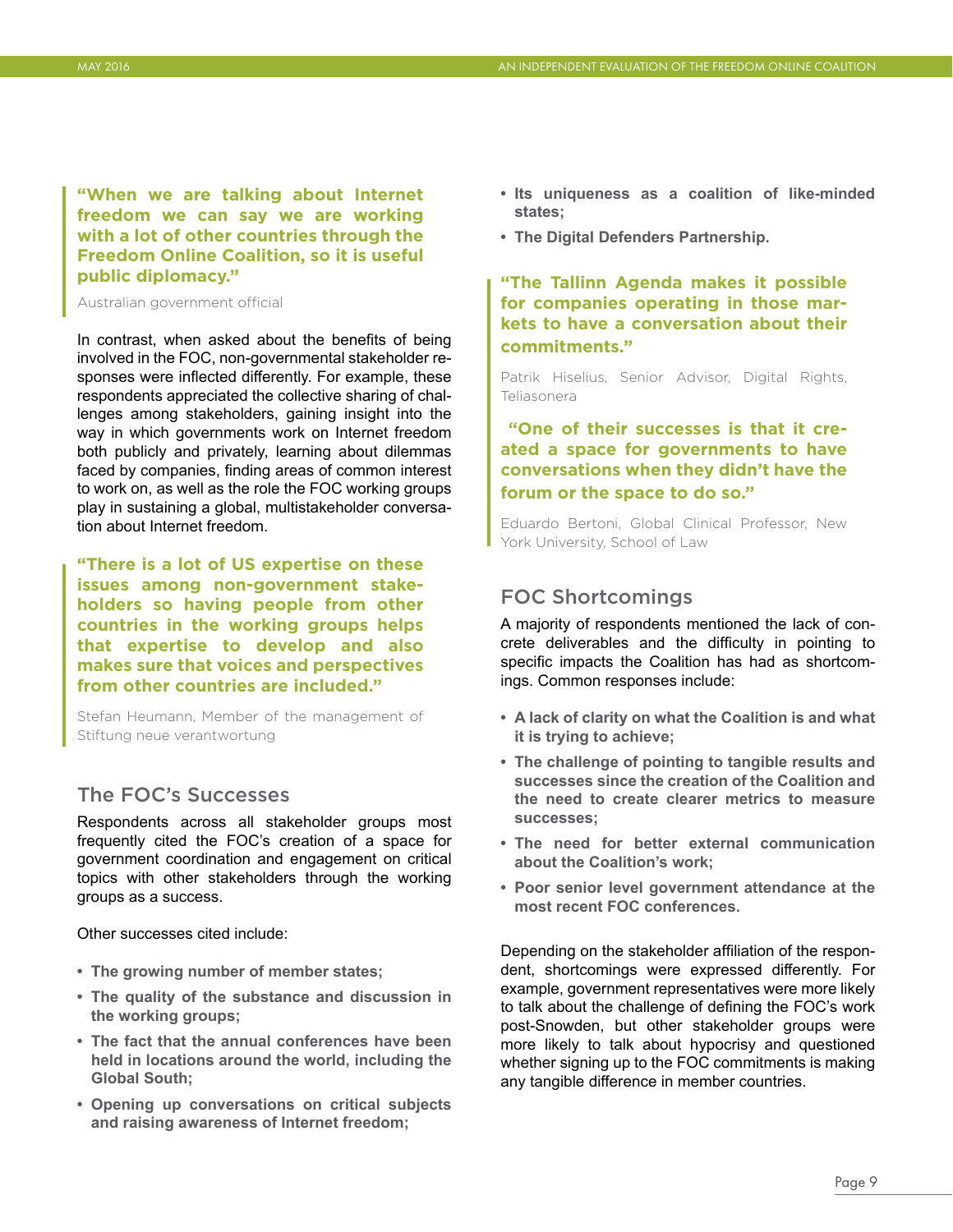<span id="page-12-0"></span>Other shortcomings mentioned include:

- **• The relative weight of resources and institutional emphasis given to cyber security rather than Internet freedom within governments;**
- **• The invisibility of the diplomatic work of the Coalition to those outside the FOC (including to members of the working groups);**
- **• The lack of a significantly diverse global membership;**
- **• The perceived inadequate response to the growth of restrictions on Internet freedom, including among FOC member countries;**
- **• The uneven capacity among member countries and its impact on active involvement in the Coalition;**
- **• A lack of clarity on whether the principles of the Coalition are being followed by members and unclear consequences for membership if they are not;**
- **• The slow pace of progress in the working groups (particularly in Working Group Two on Digital Development and Openness) and the creation of joint statements from the FOC.**

#### **"I've seen very little media coverage of anything the FOC does, and I think journalists who cover these things have probably not heard of the FOC. That is unfortunate."**

Rebecca MacKinnon, Director, Ranking Digital Rights at New America

**"There's a major tension point now with what the purpose of the FOC is. We have to figure out what we can all work on together in order to improve our goals."** 

Chris Riley, Head of Public Policy, Mozilla

### Challenges and Opportunities for the FOC

Respondents registered both frustration and optimism when asked about challenges and opportunities for the FOC. Some were skeptical about its ability to achieve meaningful change but others were more optimistic that concrete achievements were just a matter of time, especially if the FOC actively confronts roadblocks such as the different levels of interest among member states.

Other challenges identified included:

- **• Broadening membership geographically;**
- **• Keeping members engaged and committed to a strong set of principles;**
- **• Creating greater clarity on the added value of the FOC and what it is trying to achieve;**
- **• The discrepancy between what members of the FOC have committed to and what they do in practice;**
- **• The need for some kind of accountability mechanism to address instances in which member governments are not meeting their Internet freedom commitments;**
- **• Developing specific indicators and measures of success;**
- **• Recapturing credibility after the Snowden revelations;**
- **• Ensuring that the people in the room have the authority within their governments to make policy.**

#### Opportunities:

- **• Promising growth in the membership of the Coalition and the opportunity to involve a broader range of governments in its mission;**
- **• Building on the solid foundation that already exists among the working groups to deliver high quality, substantive outputs;**
- **• Championing an online human rights framework through the establishment and promotion of best practices in Internet policy-making;**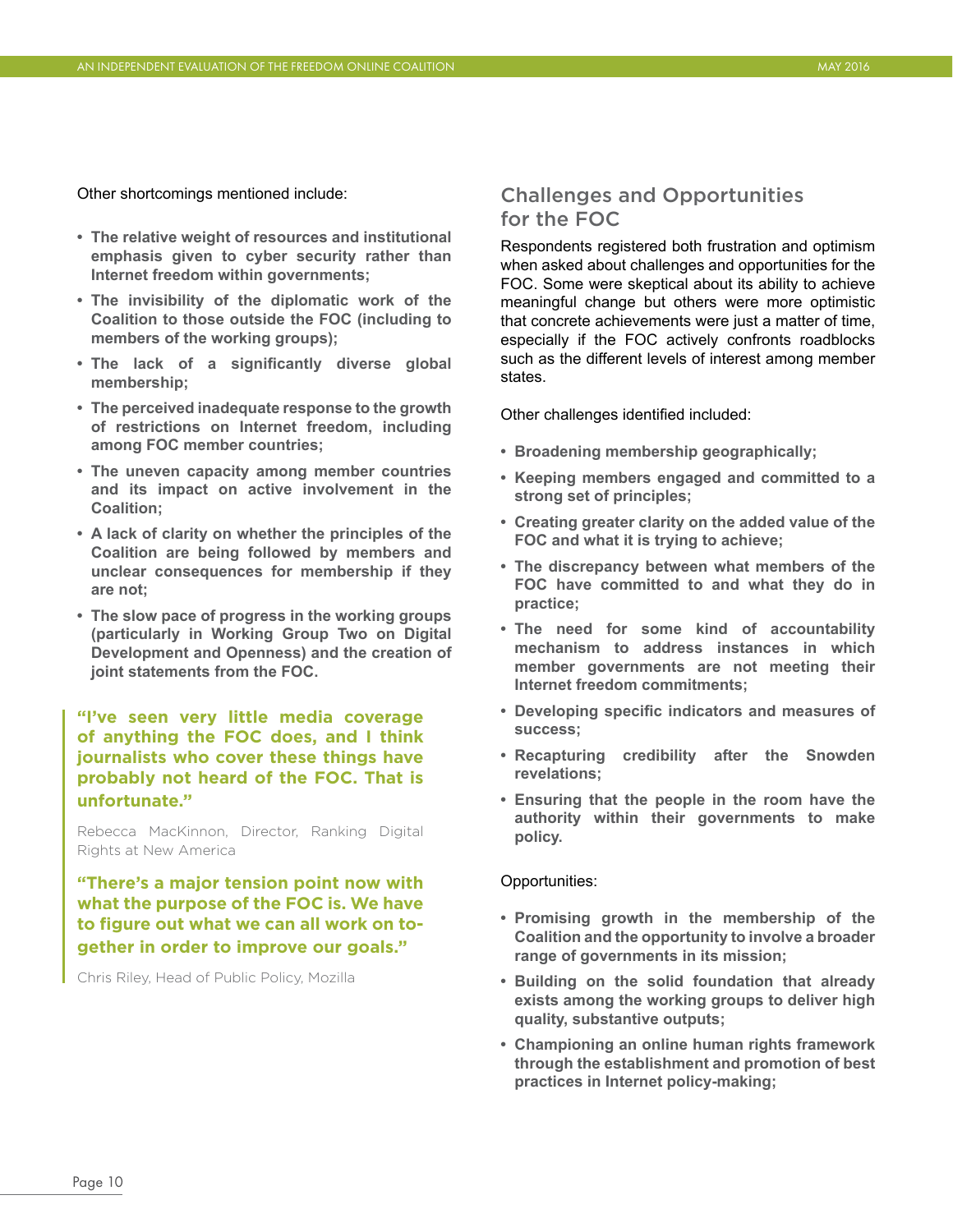- <span id="page-13-0"></span>**• Facilitating honest discussion among members about the challenge of meeting FOC commitments in the present global environment;**
- **• Creating something like the Universal Periodic Review to evaluate progress on member commitments;10**
- **• Acting as a counterweight to the top down vision of Internet governance promoted by some authoritarian states;**
- **• Developing a capacity-building model that offers added value to FOC members.**

**"The FOC could potentially be a platform through which best practices get established and promoted and that would be a very good thing…. I've seen some evidence of best practices being suggested by the working groups but I'm not seeing any evidence of best practices being implemented by governments yet."**

Rebecca MacKinnon, Director, Ranking Digital Rights at New America

### Membership of the Coalition<sup>11</sup>

Respondents were asked whether they thought other stakeholders should become full members of the Coalition. The majority of all interviewees (22) thought Coalition membership should continue to be government only. Two were supportive of making it a multistakeholder initiative and six either didn't have a view or didn't know. Several people commented on the difficulty of having a firm view on this until there is greater clarity on the overall purpose of the Coalition. Some respondents, although supportive of the idea of retaining it as a government-only coalition, wanted to

see a greater link between the working groups and the FOC.

Since its launch in 2011, the Coalition has grown from 15 to 29 members. When asked about whether continuing to grow the membership of the Coalition was important, 17 respondents wanted to see a greater emphasis on the quality of membership rather than the quantity of members. Once again, many respondents said that this decision depends on more clarity about the purpose and objectives of the Coalition itself. Several respondents pointed out that it shouldn't be a binary choice between growing the Coalition or not, but more about ensuring better geographic and regional membership of the Coalition in a way that does not negatively impact its principles. Ten respondents (six of them government respondents) were of the view that growing the membership should be the priority, and three respondents did not have an opinion on this topic.

**"I would definitely go for a high bar rather than a universal approach. If you're going to call it the Freedom Online Coalition then the goal should be to preserve freedom online and create certain conditions for membership."** 

David Kaye, UN Special Rapporteur on the Promotion and Protection of the Right to Freedom of Opinion and Expression

Many respondents did not have strong views on whether the current, fairly informal procedure to join the FOC should be made more formal. Thirteen (six of whom were government members) were in favor of adopting a more formal procedure, five were not in favor, and 12 either had no view or didn't know. Many of the nongovernment respondents were unaware of the current procedure.

There was support for the idea of creating a tiered level of membership or some kind of observer status from 19 respondents. Three were not supportive, and eight did not express an opinion.

One of the key issues this evaluation addressed is whether membership in the FOC should entail ongoing commitments. In the current model, once a government has joined, there is a requirement to uphold the

Page 11

<sup>10</sup> "Universal Periodic Review," United Nations High Commissioner for Human Rights, last modified in 2016, [http://www.ohchr.org/](http://www.ohchr.org/EN/HRBodies/UPR/Pages/UPRMain.aspx) [EN/HRBodies/UPR/Pages/UPRMain.aspx.](http://www.ohchr.org/EN/HRBodies/UPR/Pages/UPRMain.aspx)

<sup>11</sup> The remaining parts in this section of the report break down the responses that were received on the four key areas of membership, governance and structure, the focus of the activities of the FOC and finances. The number of respondents in this report is too small to meaningfully break out into percentages along the different stakeholder groups. Where there are particularly interesting differences in the responses between different stakeholder groups these are pointed out.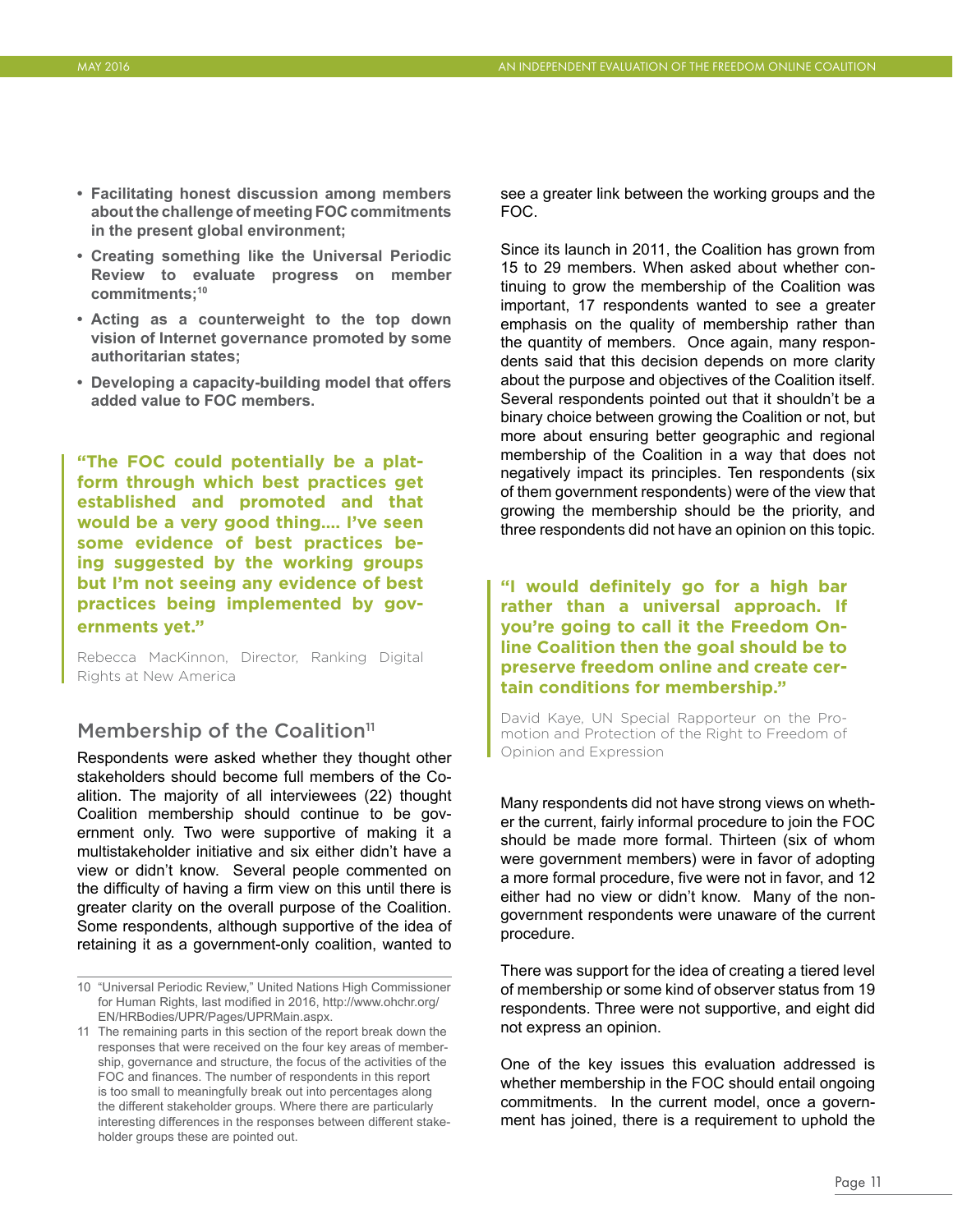founding principles, but there is no mechanism of enforcement. There was almost unanimous support for some manner of standard, continued commitments for FOC members across all categories of respondents. Only two interviewees expressed reservations, largely around how practical it would be to introduce ongoing commitments at this stage.

### **"I think there should be some sort of standard that members keep up to and some obligation that they should respect and fulfill."**

Mario Hernandez, Ministry of Foreign Affairs of Costa Rica official on the Freedom Online Coalition team

Determining a set of commitments for FOC members is inextricably linked with the Coalition's goals. The core issue to be determined is whether the Coalition is an outward facing initiative seeking impact on the ground or a more inwardly focused organization concerned with monitoring the performance of members who have made a commitment to Internet freedom. Many participants in this evaluation thought the Coalition needed to establish a mechanism for demonstrating whether or not member governments are meeting their commitments. Interviewees most frequently cited the Universal Periodic Review (UPR) that takes place through the UN Human Rights Council as an example of how this might be done. The UPR could be used as the basis to develop a similar type of mechanism for the FOC. Alternatively, issues of Internet freedom already appear in the UPR process itself and it would be worth exploring the possibility of this being increased so that outcomes from the UPR could be part of the FOC mechanism.

A number of interviewees brought up the failure of some governments to play an active role in the Coalition, citing the lack of participation from a number of governments at the 2015 annual FOC conference in Ulaanbaatar as an example. Lack of resources among some countries contributes to this issue, but respondents felt there should be minimum requirements, including attendance at the annual conference, in order to be members in good standing of the FOC.

Suspension or removal from the Coalition, and what (if anything) ought to trigger it, was the final section of the questionnaire's section on membership. Even though the Coalition is a voluntary, government-only organization, there was remarkable consensus among respondents that there ought to be a mechanism to either suspend or remove members.

**"While there is desire to expand membership in the FOC to increase global awareness and support for freedom online, there should be a vehicle or mechanism for challenging members in their failure to live up to their commitment."** 

Eileen Donohoe, Director of Global Affairs, Human Rights Watch

Some respondents had concerns about the practicality of implementing and enforcing these mechanisms. A contingent felt FOC members should be able to vote to remove members, but several pointed to the challenges of voting to remove members, given potential diplomatic issues that could arise. One government representative suggested a connection between a periodic review and a reaffirmation of a government's commitment to being a member of the Coalition every few years. Several respondents wanted to see the same governance process for both joining the Coalition and potential removal or suspension of membership.

#### *Recommendations*

- **• Keep the Coalition's membership restricted to governments but review this in two to four years. At this stage, the FOC's government-only composition is its uniqueness but, as its efforts progress, bringing stakeholders formally into the governance structure may make sense and should not be ruled out;**
- **• Create a mechanism for a stakeholder from each working group to act as a liaison between the working group and FOC members. This will help build trust and more open communication between the FOC and the working groups;**
- **• Develop clearer membership criteria that explains the ongoing expectations for members and aids other stakeholders' understanding these commitments;12**

<sup>12</sup> For example, who is involved in the decision, and a publicly available process for applying. The application process should include a self-assessment from the applying Government on their current performance measured against the Coalition's principles.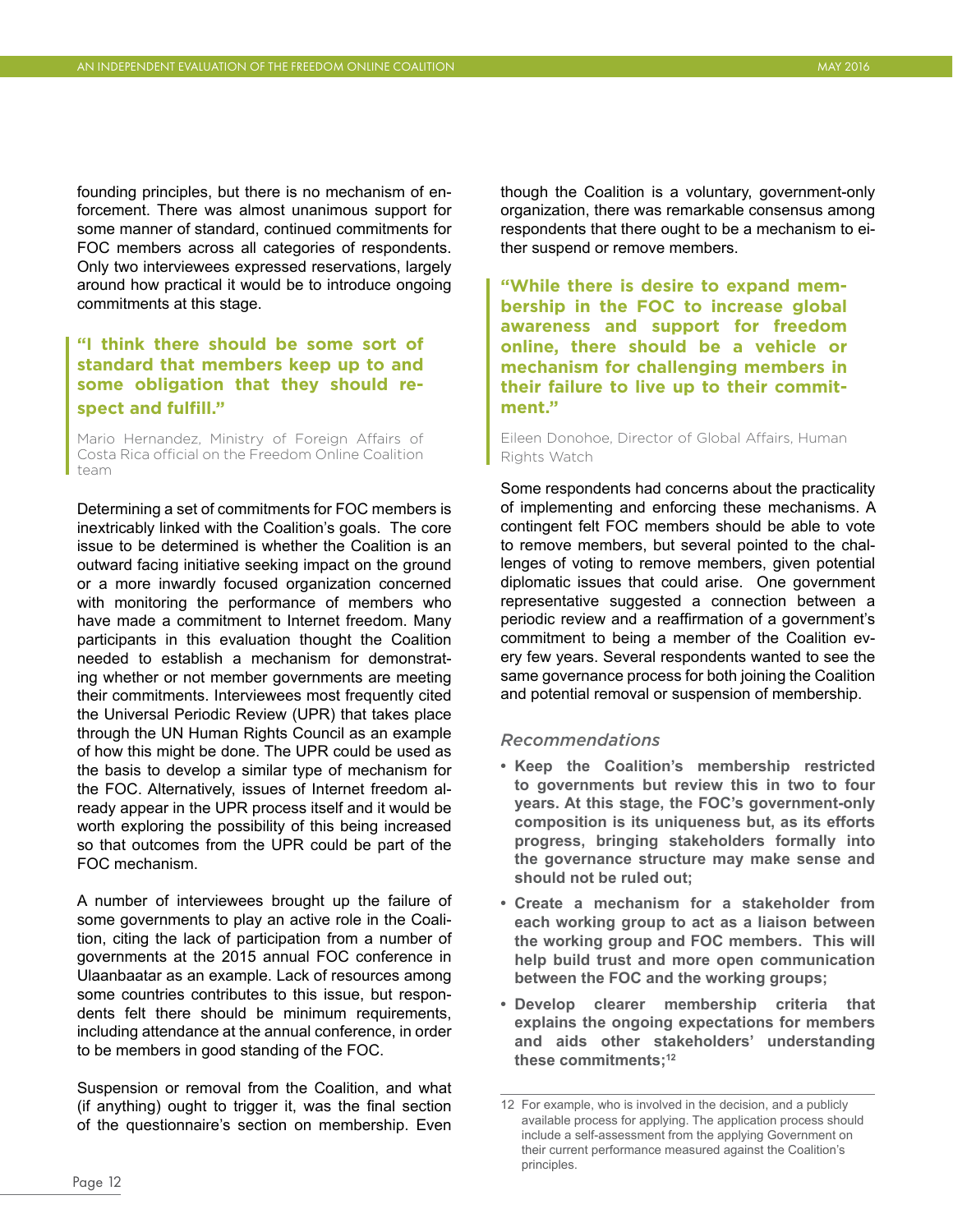- <span id="page-15-0"></span>**• After the Coalition's rapid growth, it should suspend new membership for a period of 12 months to consider the other recommendations from this report and implement its response;**
- **• Institute minimum membership participation standards, such as participation in the annual conference;**
- **• Revisit the idea of an observer status for the Coalition within two years;**
- **• Create a mechanism for stakeholders to raise concerns about the performance of a particular Coalition member which includes the requirement for the member government to respond;**
- **• Over the longer term, create a review mechanism (possibly every three years) for Coalition members' progress to be evaluated, using the Universal Periodic Review as a model. During the development of this mechanism, the Coalition will need to consider whether to introduce the potential suspension or removal of members.**

### Governance and Structure of the Coalition

Government respondents were asked a more detailed set of questions about the FOC's day-to-day functioning. These focused on the role of the Chair, the Friends of the Chair and the Secretariat.

Many government interviewees felt a tension between the current informal arrangements for governance and the potential need to evolve into a more formal structure as the Coalition matures.

When asked if there needed to be a more formal way of selecting the Chair, the majority of respondents (seven out of ten) were in favor of the current informal process. Currently, the Chair of the FOC hosts the annual conference, and a number of respondents noted that this can be a burden on non-Western states with more limited resources, and is contradictory to the desire among members to see more even participation among member states. Three people suggested the creation of a rotating Vice-Chair that would host the conference, easing the Chair's burden. Nine of the ten government representatives interviewed thought that the development of terms of reference for the Friends of the Chair would be beneficial, particularly one which ensures continuity within the group and precludes a

possible scenario where all members step down or rotate at the same time.

In comparison, all five organizations whose structures were reviewed (see Annex B) have a more formal overall structure, including a board, board terms and the development of an overall governance framework. With the exception of the Open Government Partnership, however, the FOC is a much younger organization, which may help to explain this informality.

#### *The Secretariat*

Global Partners Digital, a London-based social purpose company, currently provides the Secretariat support for the Coalition. This service is currently done on a one year contract basis. Government representatives were very complementary about the support they receive and the vital role that the Secretariat provides in keeping the Coalition on track.

The questionnaire tailored to FOC government members asked respondents their opinion about the establishment of a permanent Secretariat (all the comparative organizations reviewed have established one, with the exception of the Voluntary Principles on Security and Human Rights – see Annex B). There was provisional support from six government members for the creation of a permanent Secretariat, although many of those who supported the idea raised practical concerns such as the current lack of long-term funding for the Coalition, which would make the appointment of permanent staff challenging. Two respondents supported the current model and two were unclear as to what approach should be taken.

There was unequivocal support for the current contractual Secretariat arrangement to be reviewed on a regular basis if this model is retained (on a once every three-to-five year basis) and also for the competitive tendering of the contract. Currently those governments that contribute financially to the working of the Coalition pay for the Secretariat, and one person thought that those who contribute financially should determine the choice of the Secretariat.

On the whole, non-government stakeholders were not very familiar with the current arrangements, and of these, 12 expressed no view on the effectiveness of the governance structure of the Coalition. Those who did express views did so mainly around improvements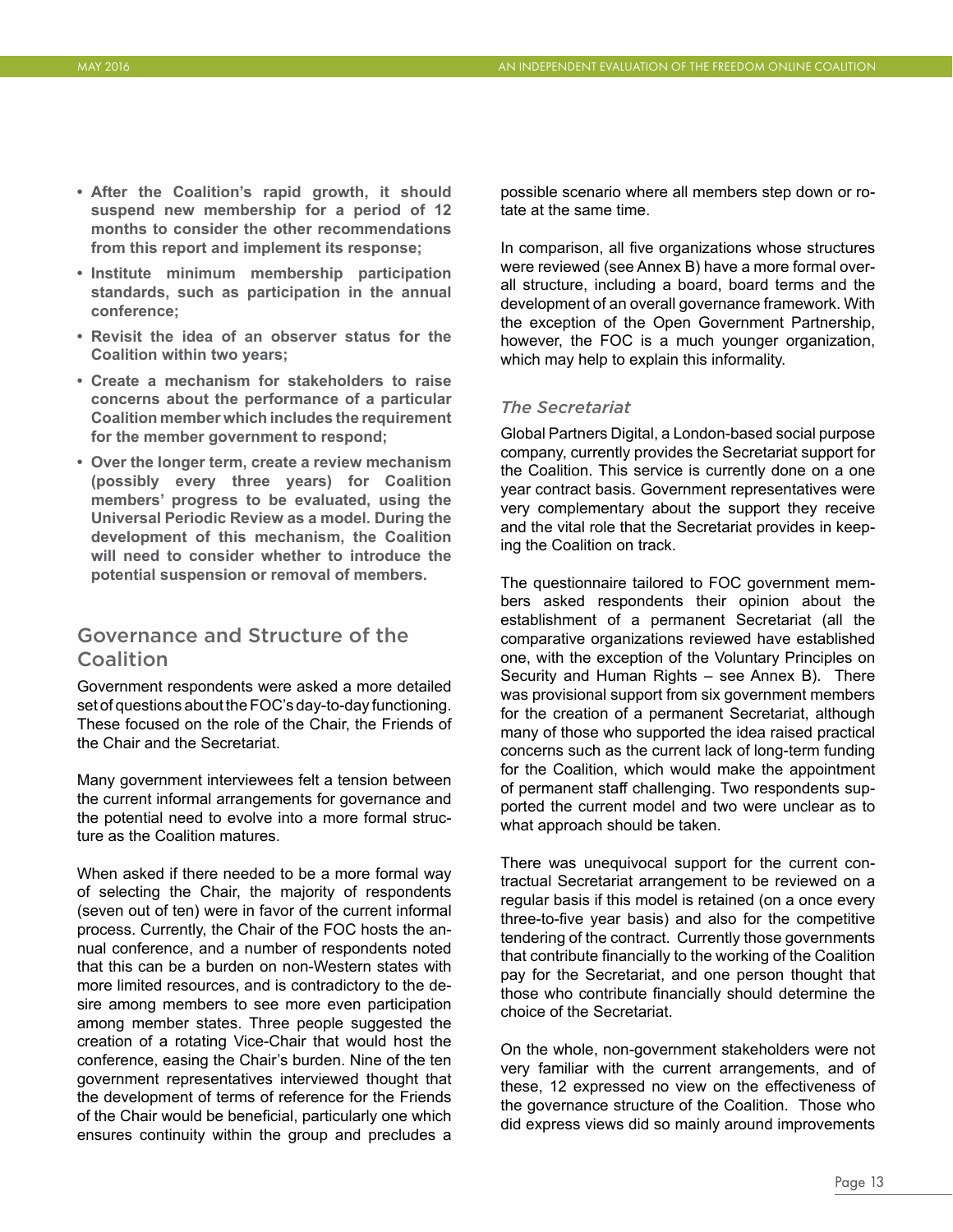that could be made to the working groups, such as ensuring geographic diversity, and aligning stakeholder expectations with the outputs of the working groups. For example, it was mentioned that there needs to be clarity on whether/how the Coalition will consider the output from the working groups and whether it will implement any recommendations.

#### **"There's a kind of disconnect between the working groups and the Chair and Friends of the Chair at the Coalition that could be improved."**

Lucy Purdon, ICT Project Manager, Institute for Human Rights and Business

#### *Recommendations*

- **• Introduce a Vice-Chair role while retaining the current informal arrangements for the selection of Chair;**
- **• Consider revising the role of Chair such that it provides strategic direction for the Coalition and the Vice-Chair hosts of the annual conference;**
- **• Develop concise terms of reference for the Friends of the Chair group;**
- **• Institute a multi-year contract for the Secretariat of the Coalition and competitively tender it with the understanding that the countries contributing financially to the Secretariat will get to make the final selection;**
- **• Review the creation of a permanent Secretariat again when the FOC is more established;**
- **• Align stakeholder expectations and Coalition governance. Now that the Coalition has other stakeholders involved, it should create a formal link between the working groups' outputs and the Coalition;**
- **• Take under consideration whether the current consensus-decision making model could act as a barrier to implementation of the recommendations in this report. A more formal structure may need to be developed to ensure decisions can be made when consensus cannot be achieved.**

### Coalition Efforts<sup>13</sup>

Interviewees for this project were asked to rate the importance of different efforts and activities of the Coalition with 1 being not at all important and 5 being very important.<sup>14</sup> Notably, most activities have a relatively high score, with the exception of the publication of FOC statements and the side events at other conferences such as the IGF. The FOC annual conferences were also not rated as highly by external stakeholders not currently involved in the Coalition.

When asked about the future areas of focus for the FOC over the next few years, issues relating to terrorism, security and openness, surveillance and the security of critical infrastructure and how this relates to Internet freedom were mentioned. In addition to continuing existing activities, respondents brought up working on normative standards at a regional level, beginning to issue government transparency reports, placing increased focus on diplomatic coordination, growing Global South membership, and being more outspoken about the actions of repressive regimes.

 **The interchange of ideas and best practice within the Coalition Attending other conferences such as the IGF** – Delegates from the FOC now regularly attend events such as the IGF and RightsCon to discuss its work and hold consultations on specific issues on which the working groups are focused.  **The opportunity to work with other stakeholders through**

- **the working groups**  In 2013, three working groups were established that bring FOC members together with NGOs, industry, and academics. Each working group is co-chaired by a government representative and a stakeholder.
- **Off the record meetings between the FOC and NGOs** These give FOC members the opportunity to hear about the state of Internet freedom in specific countries.
- **Publication of FOC statements** The FOC has now issued a number of statements on specific issues setting out their position on Internet freedom.
- **FOC work in regional networks e.g. HRC in Geneva and UNGA in New York** – The FOC is now leveraging its contacts in New York and Geneva to put forward FOC positions on relevant resolutions.
- 14 In the interest of survey length, qualitative feedback about each activity or effort was not collected from the respondents.

<sup>13</sup> Respondents were asked to rate the following Coalition efforts: **The Digital Defenders Partnership** – A fund administered by Hivos to help individuals and organizations working in the digital emergency field.

**The Annual Conferences held by the Coalition - Since its** inception, the Coalition has held a conference once a year. So far, these have been held in The Hague, Tunis, Nairobi, Tallinn and Ulaanbaatar.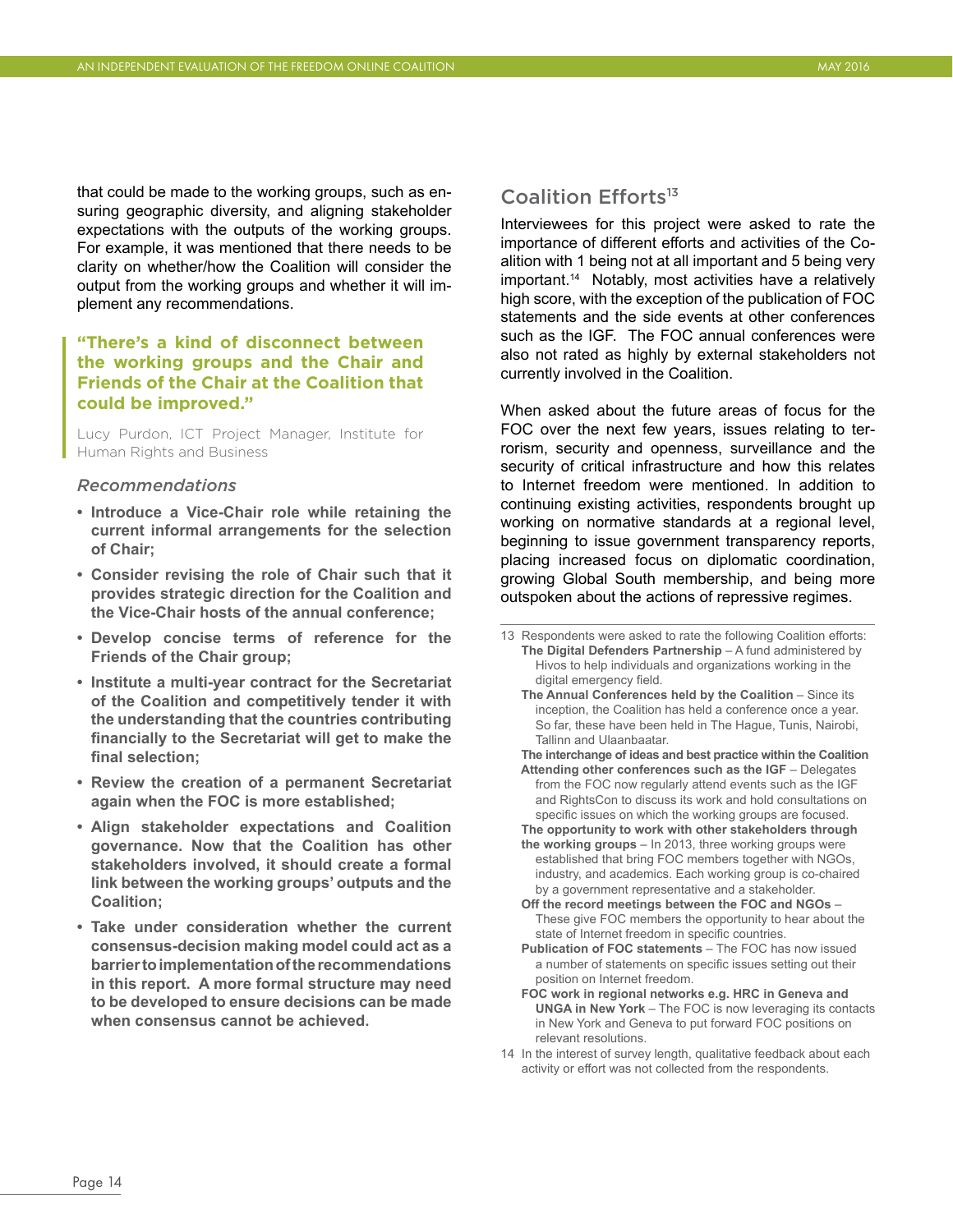<span id="page-17-0"></span>

| <b>Respondent Stakeholder Group</b>                                                                                                                   |                               |                                    |                                 |                                       |                                                                                    |                                   |
|-------------------------------------------------------------------------------------------------------------------------------------------------------|-------------------------------|------------------------------------|---------------------------------|---------------------------------------|------------------------------------------------------------------------------------|-----------------------------------|
| <b>Coalition Activity</b>                                                                                                                             | <b>NGO</b><br>(7 respondents) | <b>Academic</b><br>(3 respondents) | Company<br>(4 respon-<br>dents) | <b>Government</b><br>(10 respondents) | <b>External</b><br>stakeholders<br>not involved in<br>Coalition<br>(6 respondents) | <b>Overall</b><br>Average<br>(30) |
| The opportunity to work with<br>stakeholders in working groups                                                                                        | 4.71                          | 4.33                               | 4.13                            | 4.40                                  | 4.00                                                                               | 4.38                              |
| Internal exchange of best prac-<br>tice between FOC members                                                                                           | 4.14                          | 4.67                               | 3.33                            | 4.05                                  | 3.75                                                                               | 4.02                              |
| <b>FOC Annual Conferences</b>                                                                                                                         | 3.57                          | 4.00                               | 5.00                            | 4.35                                  | 2.75                                                                               | 3.98                              |
| Work with regional diplomatic<br>networks e.g. United Nations<br>General Assembly in New York<br>and United Nations Human<br>Rights Council in Geneva | 4.14                          | 4.67                               | 3.50                            | 3.80                                  | 3.00                                                                               | 3.85                              |
| Digital Defenders Partnership <sup>15</sup>                                                                                                           | 3.86                          | 3.67                               | 3.33                            | 3.39                                  | 4.40                                                                               | 3.72                              |
| Off-the-record meetings with<br><b>NGOs</b>                                                                                                           | 4.00                          | 3.67                               | 3.00                            | 3.80                                  | 3.33                                                                               | 3.73                              |
| Side events at conferences such<br>as the IGF                                                                                                         | 3.86                          | 3.67                               | 3.13                            | 3.60                                  | 2.75                                                                               | 3.48                              |
| Publication of FOC statements                                                                                                                         | 3.71                          | 2.67                               | 2.75                            | 3.75                                  | 3.33                                                                               | 3.43                              |

**"The Freedom Online Coalition should be part of the cutting edge conversations that are happening in the world, for example the privatization of governance. Governments have the primary responsibility for security but the private sector owns the vast majority of critical infrastructure. This has huge implications for free speech and privacy."** 

Eileen Donohoe, Director of Global Affairs, Human Rights Watch

**"For the moment I think the Coalition should work on improving the internal structure, making the work more meaningful and engage in more best practice discussions, improve the working groups and integrate them better into the outputs of the FOC."** 

Stefan Heumann, Member of the management of Stiftung neue verantwortung

#### *Recommendations*

- **• Significantly enhance the FOC's sharing of internal best practices. This has the potential to offer real value to Coalition members, particularly those whose policies in the area of Internet freedom are less well developed;**
- **• Develop a concise statement of goals and the ways in which the Coalition's activities facilitate meeting these goals. This should include the role of other stakeholders involved in the work of the FOC.**

### Funding

The FOC's current funding comes from voluntary contributions by member governments with additional funding from industry for specific activities such as the annual conference and travel support for civil society members. The FOC budget has evolved over the past five years as the Coalition activities have expanded and developed, and it has fluctuated according to individual member states' available funds. When compared to the other organizations reviewed for this work that make

<sup>15</sup> There was support for the Digital Defenders Partnership, but several respondents made the comment that they didn't necessarily think it needed to be connected to the FOC.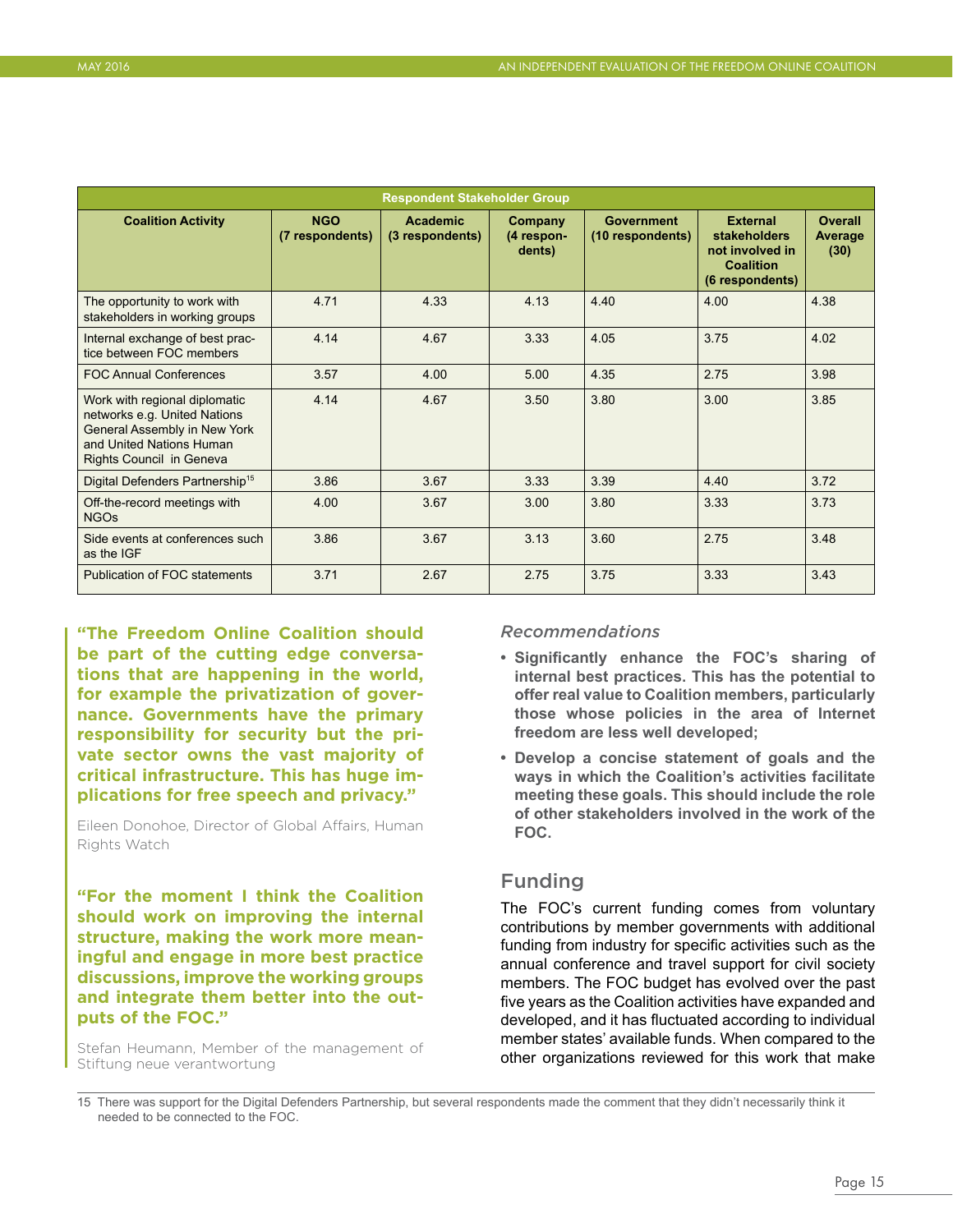<span id="page-18-0"></span>financial information available on their website, the FOC's budget is considerably lower.

All stakeholders were asked whether the FOC currently has sufficient money to meet its mandate and whether it should consider other sources of funding, for example, from foundations or industry. FOC members were also asked whether all governments should be required to make some financial contribution to the running of the Coalition.

Non-government interviewees were mostly not aware of the of the Coalition's budget position (16 respondents answered 'Don't Know' to the question of whether the FOC's budget was sufficient to meet its mandate). Eight (of ten) government respondents felt the FOC's funding was insufficient, and the two who felt it was sufficient noted that it was not stable.

Eighteen respondents were in favor of other funding sources being considered, but for most of them, it was important that this be transparent, on a case-bycase basis, and for specific projects. The other ten respondents were of the fairly strong opinion that the Coalition should not receive outside sources of funding (two declined to offer their opinion), because it could effectively put governments in competition with civil society groups for limited external funding.

#### **"I think it would have to be very clear what is supported by the private sector but for specific activities I think there is value in exploring other possible funding."**

#### Australian government official

FOC members were largely in favor (seven out of ten) of a financial contribution requirement from all member governments, but registered concern about it being a potential barrier to entry for developing nations.

#### *Recommendations*

- **• Be more transparent about the finances of the FOC via the website;**
- **• On a case-by-case basis, other funding sources could be sought for specific projects in a way that does not place the FOC in a position where it is competing for funds with civil society;**
- **• Draft a public statement about the ways in which the FOC will approach funding which should include a commitment to funding the day-to-day activities solely through member contributions;**
- **• A simple, tiered funding model should be developed for member countries, including a nominal contribution for developing nations. Within the tiered system there should be an option of no financial contribution in order to not disincentivize developing nation membership.**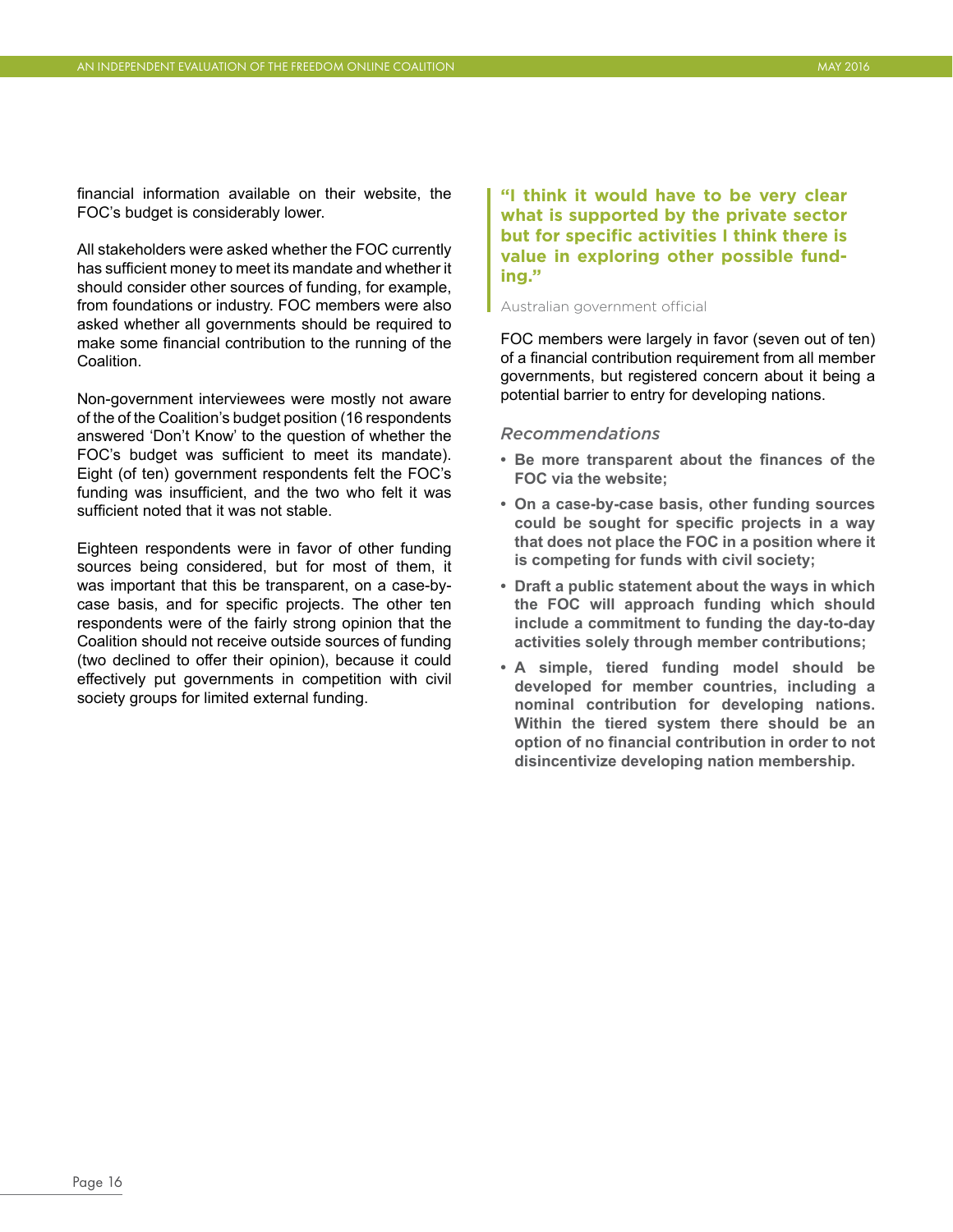## <span id="page-19-0"></span>**Conclusions**

Overall, the interviews conducted as part of this evaluation revealed support for the existence of the Coalition, support for it remaining government only, strong support for the creation of the working groups and their potential added value, as well as confidence from government representatives in the Coalition's outputs in the diplomatic arena. However, respondents frequently cited the need to sharpen the Coalition's aims and objectives, clarify ongoing membership commitments and address accountability in terms of whether members are upholding those commitments. It is evident from their willingness to take part in this evaluation that respondents are invested in the future successes of the Coalition, but there was substantial criticism of the Coalition to date from non-government respondents, particularly around plugging the gap between the working groups and the lack of tangible outcomes so far.

Now in its fifth year, the FOC's success is somewhat dependent on its ability to mature as an organization and take steps to increase its legitimacy through better understanding of whether member commitments are being met. The involvement of other stakeholders in the Coalition through the working groups marks an important evolution in the trajectory of the FOC but it has also generated different expectations for the Coalition's accountability. It is vital that the Coalition address these concerns or the future active participation of other stakeholders may be at risk.

The FOC has the opportunity to leverage its distinctive governmental composition and lead critically important conversations on how governments can live up to their Internet freedom commitments and objectives in the current complex environment. This will be difficult to do but has the potential to produce important concrete results.

**"The most important thing for me is an acknowledgement of tensions that have arisen and how to create the right incentives for deep engagement and collaboration."** 

Chris Riley, Head of Public Policy, Mozilla

#### Recommendations

Contention around some recommendations in this evaluation will be inevitable, and the current consensus decision-making model of the FOC could be a potential barrier to making necessary changes. The utility of this decision-making model needs to be considered as the Coalition works out its response to the report and implements its next steps.

#### *Clarifying the aims and objectives of the Coalition*

Interviewees were vehement about the need to explicate the aims and objectives of the Coalition given the many new activities the FOC has taken on in the last few years, the involvement of other stakeholders directly in its work, and the new reality following the Snowden revelations. The lack of clarity makes it difficult to measure whether the FOC is meeting its mandate. Clarifying the coalition's intentions and function (including the involvement of non-government representatives in the working groups) should begin immediately, followed by the development of an internal monitoring framework, complete with success indicators. The Foundation Declaration from the Hague Conference and the recommendations at the Tallinn Conference several years later lay out the fundamentals of the FOC's work and can be used to create standards against which the FOC can be assessed.

#### *Increasing accountability*

Stakeholders need a mechanism whereby they can raise concerns about a member government. Creation of a light touch, preliminary model should be prioritized by the FOC and should include a requirement that the country of concern will respond to the issue.

Along these lines, the lack of consequences for members of the FOC who are not meeting their commitments, or who have changed their approach to Internet freedom since becoming members, is a significant concern. In contrast to the five organizations reviewed comparatively, although there is no common approach, they all stipulate expectations that have potential consequences if they are violated. This is one of the most important areas for the Coalition to address. The FOC should consider introducing a special work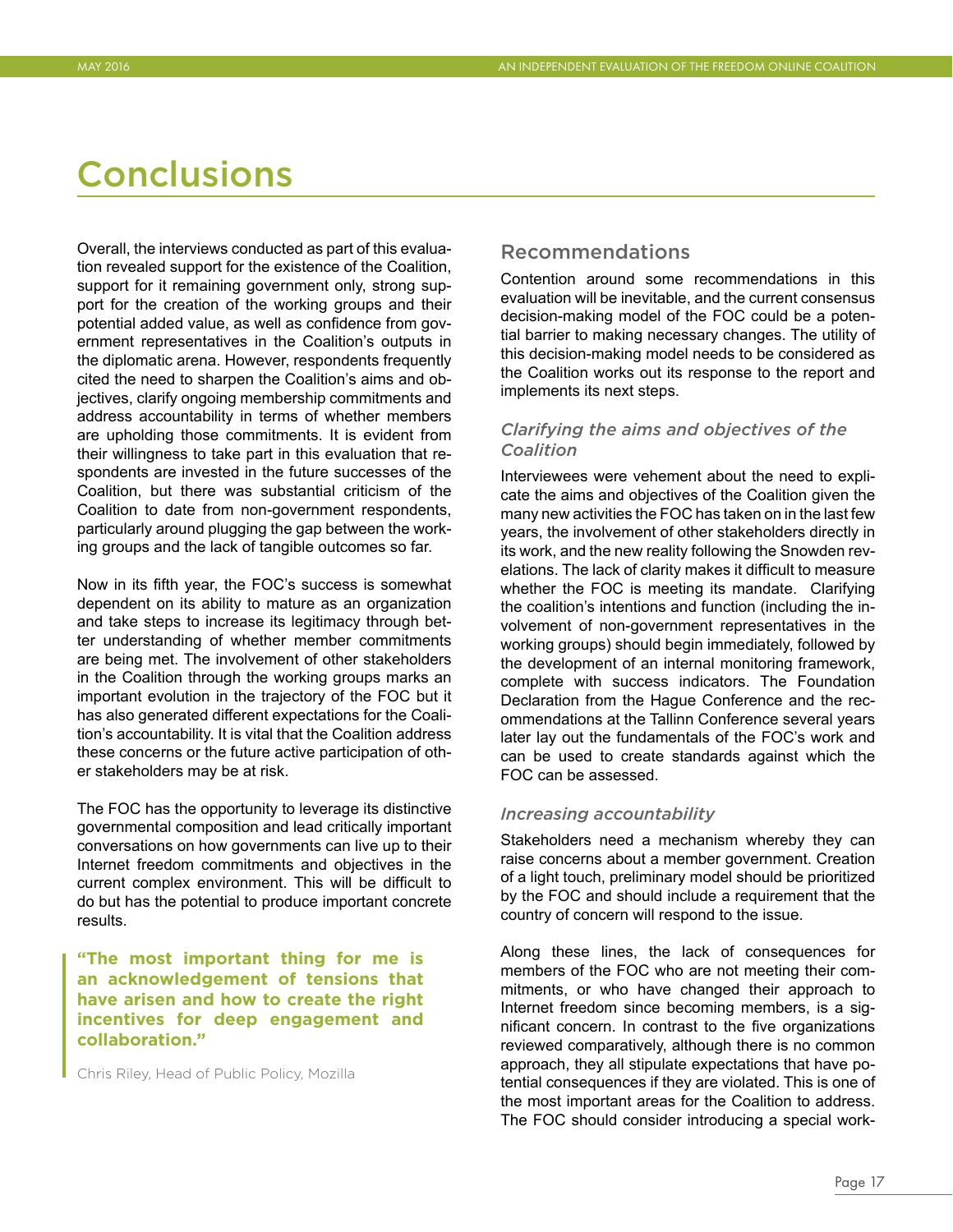ing group to begin the introduction of a periodic review of members, along with a publicly available timeline for the implementation, which could include an acknowledgment that it will take some time to develop.

The current model is detrimental to its internal and external credibility. Minimum membership commitments should be developed, for example, attendance at the annual conference.

#### *Developing the funding of the Coalition*

The Coalition is funded mainly through the voluntary contributions of a handful of members. A tiered fee structure for membership of the Coalition should be introduced. Members should be encouraged to make a financial contribution, but it should be voluntary in order to not disincentivize the membership of states with fewer financial resources to join.

Multi-year financial commitments from the FOC would enable an ongoing commitment to the Secretariat, and should be introduced. In the longer term, the FOC should consider whether it needs a permanent dedicated Secretariat.

#### *Improving governance*

The involvement of other stakeholders in the working groups has complicated expectations among stakeholders. The interviews revealed a disconnection between the FOC and the working groups. The lack of clarity about the fate of work they produce is resulting in dissatisfaction among working group members. A more formalized link should be built into the governance structure with a commitment that the FOC will consider the output from working groups.

#### *Improving external communications*

Diplomatic coordination is an important part of the Coalition's work but it is not currently visible to anyone outside the FOC government members. Finding a way to address this through partially transparent measures, such as articulation of the different types of activities that take place, along with several examples that preserve confidentiality, would benefit the external validity and reputation of the Coalition.

Many of the non-government stakeholders involved in this evaluation were not familiar with the governance processes of the Coalition, for example its funding situation or even the basic process by which governments join. Some of the recommendations listed earlier in this report, such as creating clearer entry criteria, are the precursors to being able to communicate more effectively.

#### In closing

As a young organization, many of the challenges and concerns raised by those interviewed for this evaluation can be attributed to growing pains and the need for institutional maturity. However, this is not to say that the challenges faced by the FOC cannot also be attributed to what are now apparent structural flaws. Remediation of key governance issues, the creation of basic accountability mechanism for members, and clarity on what the Coalition is trying to achieve are essential. It is also critically important that the Coalition works to get itself onto firmer financial footing.

There is hope that the FOC can be a real changemaking organization, given its unique composition of governments and the recent involvement of other stakeholders at the table. However, the FOC is currently having trouble navigating the fraught post-Snowden landscape to place itself at the center of difficult conversations that need to be had, and where the Coalition could be exceptionally suited for action. Its challenge in the coming years is to do this.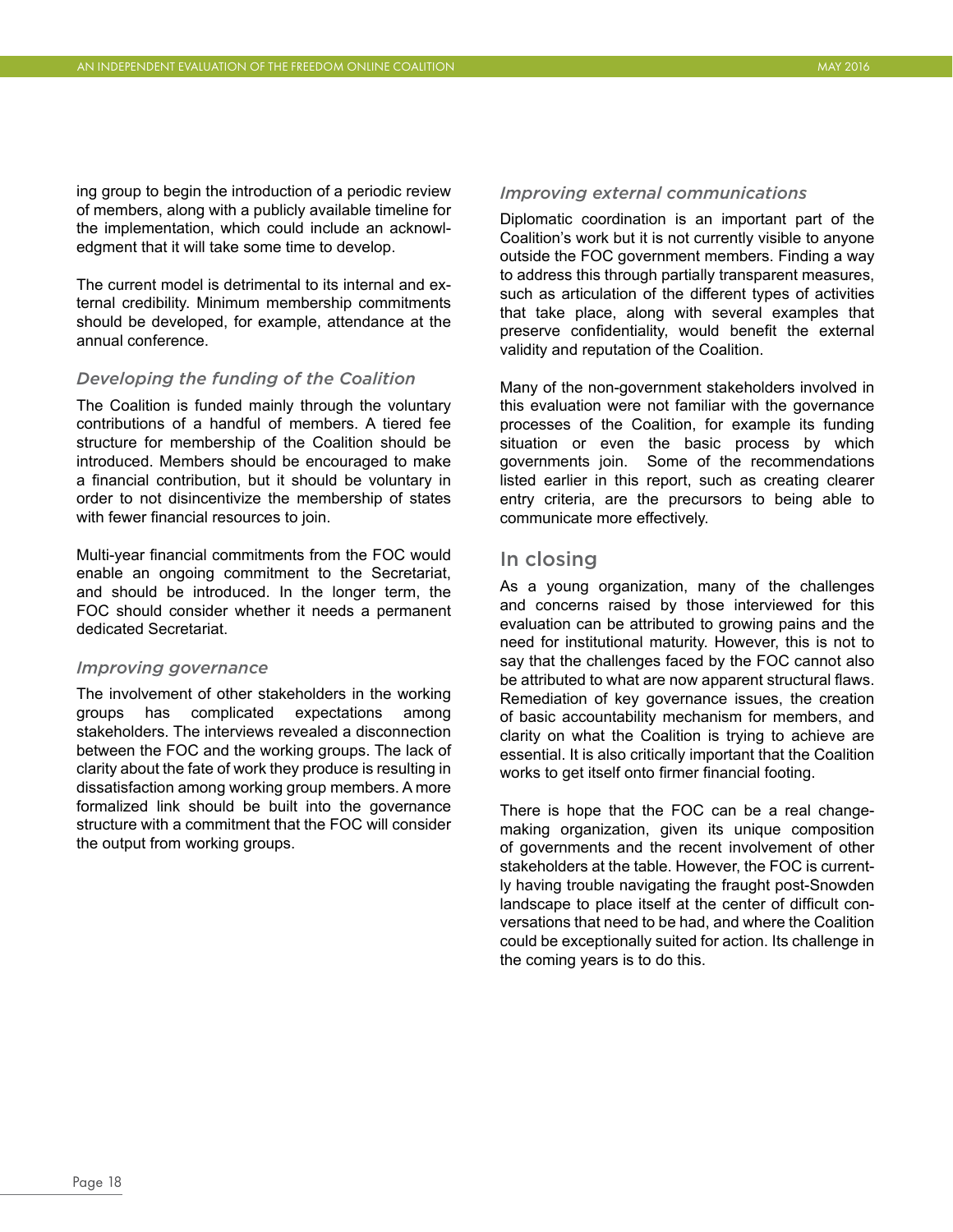## <span id="page-21-0"></span>Annex A

## Full list of coalition members

(As of February 5, 2016)

Australia Austria Canada Costa Rica The Czech Republic **Estonia** Finland France Georgia **Germany Ghana** Ireland Japan Kenya Latvia Lithuania The Maldives Mexico Moldova Mongolia The Netherlands New Zealand **Norway** Poland Spain Sweden **Tunisia** United Kingdom United States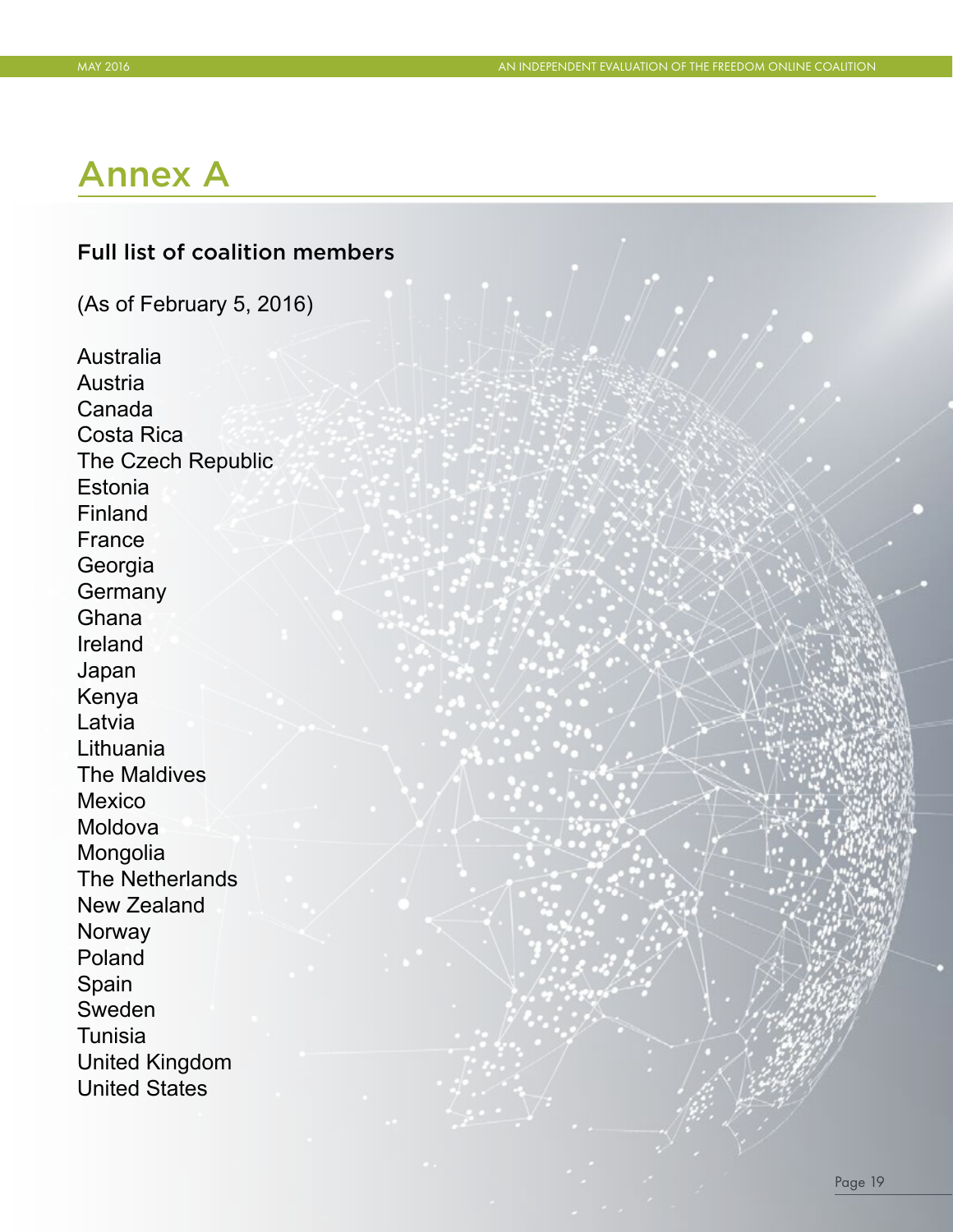## Annex B

## Comparison of other organizations (based on their website information in January 2016)

|                                                                          | <b>Community of</b><br><b>Democracies (CD)</b>                                                                                                                                                                                                                                                                            | <b>Open Government</b><br><b>Partnership (OGP)</b>                                                                                                                                                                                                                                                                                                                                                                                                                                                                                                                                          | <b>International Code</b><br>of Conduct on<br><b>Private Security</b><br><b>Service Provid-</b><br>ers Association<br>(ICOCA)                                                                                                     | <b>Voluntary Principles on</b><br><b>Security and Human</b><br><b>Rights (Voluntary Prin-</b><br>ciples)                                                                                          | <b>Extractives Industry</b><br><b>Transparency Initia-</b><br>tive (EITI)                                                                                                                                                                                                                                                                                                                                                                          |
|--------------------------------------------------------------------------|---------------------------------------------------------------------------------------------------------------------------------------------------------------------------------------------------------------------------------------------------------------------------------------------------------------------------|---------------------------------------------------------------------------------------------------------------------------------------------------------------------------------------------------------------------------------------------------------------------------------------------------------------------------------------------------------------------------------------------------------------------------------------------------------------------------------------------------------------------------------------------------------------------------------------------|-----------------------------------------------------------------------------------------------------------------------------------------------------------------------------------------------------------------------------------|---------------------------------------------------------------------------------------------------------------------------------------------------------------------------------------------------|----------------------------------------------------------------------------------------------------------------------------------------------------------------------------------------------------------------------------------------------------------------------------------------------------------------------------------------------------------------------------------------------------------------------------------------------------|
| <b>MEMBERSHIP</b>                                                        |                                                                                                                                                                                                                                                                                                                           |                                                                                                                                                                                                                                                                                                                                                                                                                                                                                                                                                                                             |                                                                                                                                                                                                                                   |                                                                                                                                                                                                   |                                                                                                                                                                                                                                                                                                                                                                                                                                                    |
| What stake-<br>holder groups<br>are members<br>of the organiza-<br>tion? | CD is a government<br>only coalition. Civil<br>society, parliamen-<br>tarians, the private<br>sector, youth, and<br>academia are also<br>involved in its work.                                                                                                                                                            | OGP is a govern-<br>ment coalition that<br>involves civil society<br>in its work. There are<br>also partnerships with<br>seven multilateral<br>agencies including<br>the World Bank, the<br>Asia Development<br>Bank, and the Orga-<br>nization for American<br>States.                                                                                                                                                                                                                                                                                                                     | ICOCA is a multi-<br>stakeholder organi-<br>zation with govern-<br>ments, companies<br>and NGOs. Organi-<br>zations can also be<br>observers.                                                                                     | The Voluntary Principles is<br>a multistakeholder model<br>including governments,<br>companies, and NGOs.<br>There are also organiza-<br>tions that are observers of<br>the Voluntary Principles. | The EITI is a multi-<br>stakeholder coalition<br>including govern-<br>ments, companies,<br>NGOs, institutional<br>investors, and partner<br>organizations.                                                                                                                                                                                                                                                                                         |
| What is the<br>size of the<br>organization?                              | 106 governments                                                                                                                                                                                                                                                                                                           | 69 governments                                                                                                                                                                                                                                                                                                                                                                                                                                                                                                                                                                              | 6 governments, 14<br>civil society orga-<br>nizations, over 700<br>private security<br>companies                                                                                                                                  | 9 governments, 28 corpora-<br>tions, 10 NGOs                                                                                                                                                      | 49 countries, over 90<br>companies, 9 NGOs                                                                                                                                                                                                                                                                                                                                                                                                         |
| When was the<br>organization<br>founded?                                 | 2000                                                                                                                                                                                                                                                                                                                      | 2011                                                                                                                                                                                                                                                                                                                                                                                                                                                                                                                                                                                        | 2010                                                                                                                                                                                                                              | 2000                                                                                                                                                                                              | 2003                                                                                                                                                                                                                                                                                                                                                                                                                                               |
| What is the<br>process for<br>joining?                                   | Prospective members<br>will be evaluated<br>based on their sup-<br>port for emerging and<br>transitional democ-<br>racies, their par-<br>ticipation in the UN<br>Democracy Caucus,<br>designation of a se-<br>nior official to act as<br>the point of contact,<br>and tangible contribu-<br>tions to strengthening<br>CD. | There is a section on<br>the website that ex-<br>plains the process for<br>joining. This involves<br>achieving a minimum<br>level of commitment<br>to open govern-<br>ment in the areas of<br>fiscal transparency,<br>access to informa-<br>tion, income and<br>asset disclosures and<br>citizen engagement,<br>submitting a letter of<br>intent, and identifying<br>a lead agency or min-<br>istry to develop the<br>government action<br>plan. The website<br>displays a spread-<br>sheet of the current<br>status of member<br>governments com-<br>pared to the eligibility<br>criteria. | Organizations want-<br>ing to join submit an<br>application that is re-<br>viewed by the Secre-<br>tariat with the Board<br>making the decision<br>on membership. It is<br>also possible to be an<br>observer member of<br>ICOCA. | Applications are sent to the<br>Secretariat and decisions<br>on membership are made<br>by the Steering Committee.                                                                                 | There are several<br>different processes<br>for different<br>stakeholders<br>joining the EITI.<br>Governments<br>can either be<br>implementing<br>countries or<br>supporting countries.<br>There are different<br>obligations for<br>each. Companies,<br>investors and NGOs<br>indicate their interest<br>in joining the EITI,<br>to support the<br>implementation of the<br>EITI standards and<br>consider a voluntary<br>financial contribution. |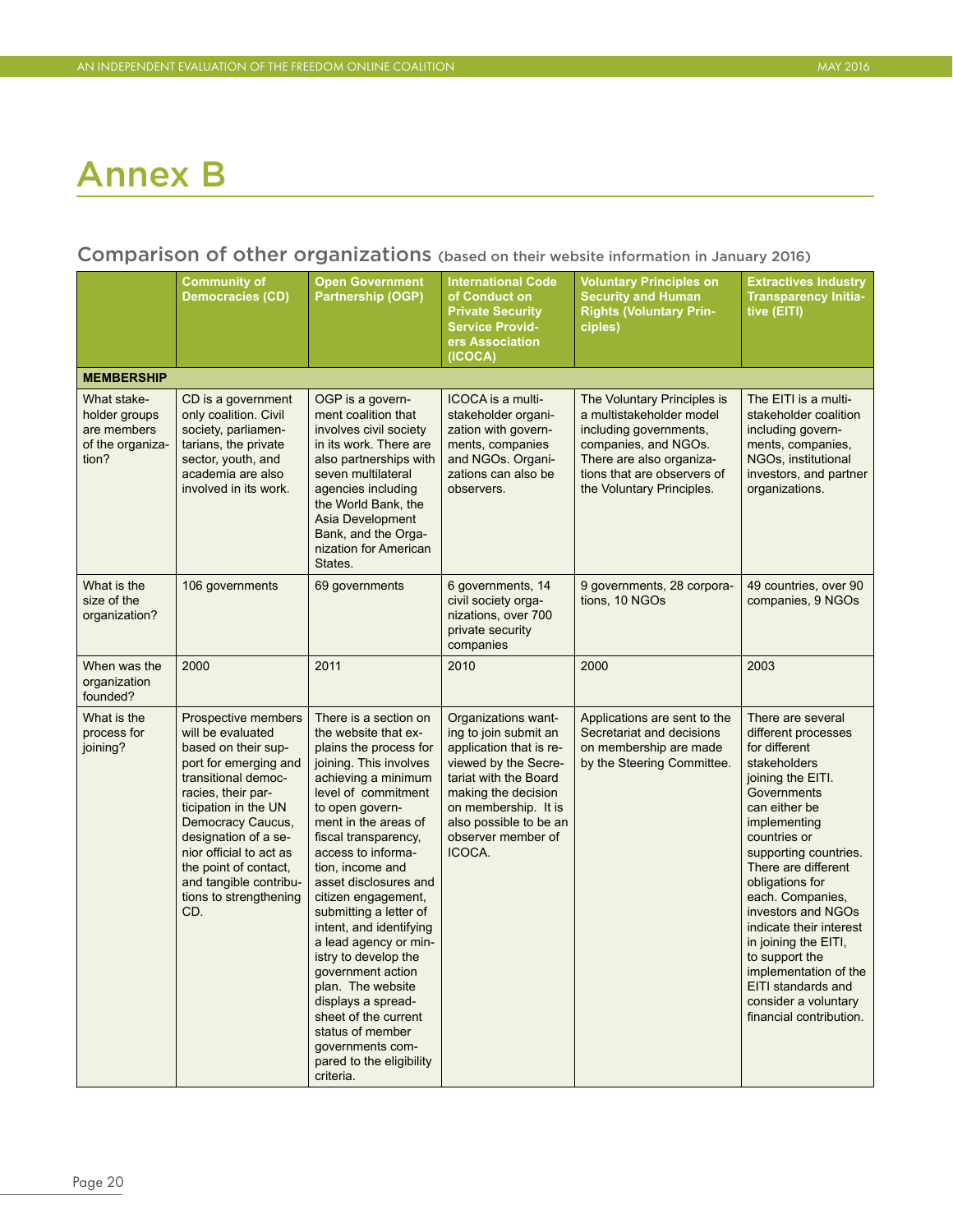|                                                                                                                                                              | <b>Community of</b><br><b>Democracies (CD)</b>                                                                                                                                                                                                                                 | <b>Open Government</b><br><b>Partnership (OGP)</b>                                                                                                                                                                                                                               | <b>International Code</b><br>of Conduct on<br><b>Private Security</b><br><b>Service Provid-</b><br>ers Association<br>(ICOCA)                                                                                                                                                                                                                                                   | <b>Voluntary Principles on</b><br><b>Security and Human</b><br><b>Rights (Voluntary Prin-</b><br>ciples)                                                                                                                                                                                                                                                                                                                                                                                                                                                                          | <b>Extractives Industry</b><br><b>Transparency Initia-</b><br>tive (EITI)                                                                                                                                                                                                           |
|--------------------------------------------------------------------------------------------------------------------------------------------------------------|--------------------------------------------------------------------------------------------------------------------------------------------------------------------------------------------------------------------------------------------------------------------------------|----------------------------------------------------------------------------------------------------------------------------------------------------------------------------------------------------------------------------------------------------------------------------------|---------------------------------------------------------------------------------------------------------------------------------------------------------------------------------------------------------------------------------------------------------------------------------------------------------------------------------------------------------------------------------|-----------------------------------------------------------------------------------------------------------------------------------------------------------------------------------------------------------------------------------------------------------------------------------------------------------------------------------------------------------------------------------------------------------------------------------------------------------------------------------------------------------------------------------------------------------------------------------|-------------------------------------------------------------------------------------------------------------------------------------------------------------------------------------------------------------------------------------------------------------------------------------|
| What are the<br>commitments<br>of member-<br>ship?                                                                                                           | The commitments of<br>CD members are set<br>out in the Warsaw<br>Declaration of 2000,<br>which includes 19<br>core democratic<br>principles.                                                                                                                                   | Joining the OGP<br>entails committing to<br>the Open Govern-<br>ment Declaration<br>of 2011, delivering<br>a country action<br>plan developed with<br>public consultation,<br>and committing to<br>independent report-<br>ing on progress going<br>forward.                      | Joining ICOCA<br>means committing to<br>their code of conduct,<br>and certification de-<br>pends on compliance<br>with the code.                                                                                                                                                                                                                                                | A set of principles articulate<br>the steps member compa-<br>nies need to take to respect<br>human rights while main-<br>taining the security and<br>safety of their operations.                                                                                                                                                                                                                                                                                                                                                                                                  | The EITI is a global<br>standard focused on<br>the management of<br>natural resources in<br>an open and account-<br>able way. Countries<br>are responsible for<br>implementing the<br>standards.                                                                                    |
| Is there a pro-<br>cess for remov-<br>ing members<br>or assessing<br>whether they<br>are meeting<br>their commit-<br>ments? If so,<br>what triggers<br>this? | The Council can<br>suspend membership<br>by consensus for<br>unconstitutional inter-<br>ruption or deviation<br>from the democratic<br>process.                                                                                                                                | OGP has adopted<br>a Response Policy<br>to enable concerns<br>about members to be<br>raised. Responses<br>to issues raised<br>are made public<br>through their website.<br>Members are also<br>required to produce<br>a self-assessment<br>report, which is also<br>made public. | ICOCA is a certifica-<br>tion model for com-<br>panies. This commits<br>the companies to<br>ongoing independent<br>monitoring and evalu-<br>ation. Companies<br>are also required to<br>report regularly on<br>their performance.<br>There is a process in<br>place for complaints<br>to be raised and for<br>companies to be sus-<br>pended if they have<br>violated the code. | A government's status in<br>the Voluntary Principles<br>will be reviewed if there is<br>consensus in one constitu-<br>ency that the government<br>is committing genocide.<br>widespread or system-<br>atic war crimes or crimes<br>against humanity. There is<br>no similar process for the<br>review of either compa-<br>nies or NGOs, although<br>NGOs must submit a letter<br>each year requesting their<br>continued involvement in<br>the Voluntary Principles.<br>The Voluntary Principles<br>has a separate verification<br>framework outlined for each<br>type of member. | Implementing coun-<br>tries are required to<br>publish the revenue<br>they receive and<br>companies also pub-<br>lish figures to enable<br>comparison between<br>the two. Implement-<br>ing countries can be<br>suspended from the<br>EITI process. Two are<br>currently suspended. |
| <b>STRUCTURE</b>                                                                                                                                             |                                                                                                                                                                                                                                                                                |                                                                                                                                                                                                                                                                                  |                                                                                                                                                                                                                                                                                                                                                                                 |                                                                                                                                                                                                                                                                                                                                                                                                                                                                                                                                                                                   |                                                                                                                                                                                                                                                                                     |
| What is the<br>governance<br>structure?                                                                                                                      | There is a Secretary<br>General, a 28-country<br><b>Governing Council</b><br>and an International<br><b>Steering Commit-</b><br>tee. An Executive<br>Committee assists<br>the Presidency which<br>rotates between<br>members of the Gov-<br>erning Council every<br>two years. | A Steering Commit-<br>tee oversees the de-<br>velopment of OGP's<br>work. There are four<br>co-chairs. There are<br>also 2 OGP ambas-<br>sadors.                                                                                                                                 | There is a Board of<br>Directors with 12<br>members and equal<br>representation from<br>all stakeholders. The<br><b>General Assembly</b><br>is a meeting of all<br>members and takes<br>place at least once<br>a year.                                                                                                                                                          | The Plenary is the Volun-<br>tary Principle's decision<br>making body and the<br>Steering Committee is the<br>main executive body of the<br><b>Voluntary Principles. The</b><br><b>Voluntary Principles Asso-</b><br>ciation addresses financial<br>and administrative issues.                                                                                                                                                                                                                                                                                                    | There is an indepen-<br>dent Board Chair and<br>a Board of 20, with<br>representation of dif-<br>ferent stakeholders.<br>A conference is held<br>every 3 years for all<br>members.                                                                                                  |
| Is there a<br>Secretariat?                                                                                                                                   | There is a perma-<br>nent Secretariat of<br>7 plus the Secretary<br>General.                                                                                                                                                                                                   | There is a permanent<br>Secretariat of 14.                                                                                                                                                                                                                                       | There is a permanent<br>Secretariat of five.                                                                                                                                                                                                                                                                                                                                    | The Secretariat for the<br>Voluntary Principles is pro-<br>vided by the Washington,<br>DC based law firm Foley<br>Hoag.                                                                                                                                                                                                                                                                                                                                                                                                                                                           | There is a permanent<br>Secretariat of 24.                                                                                                                                                                                                                                          |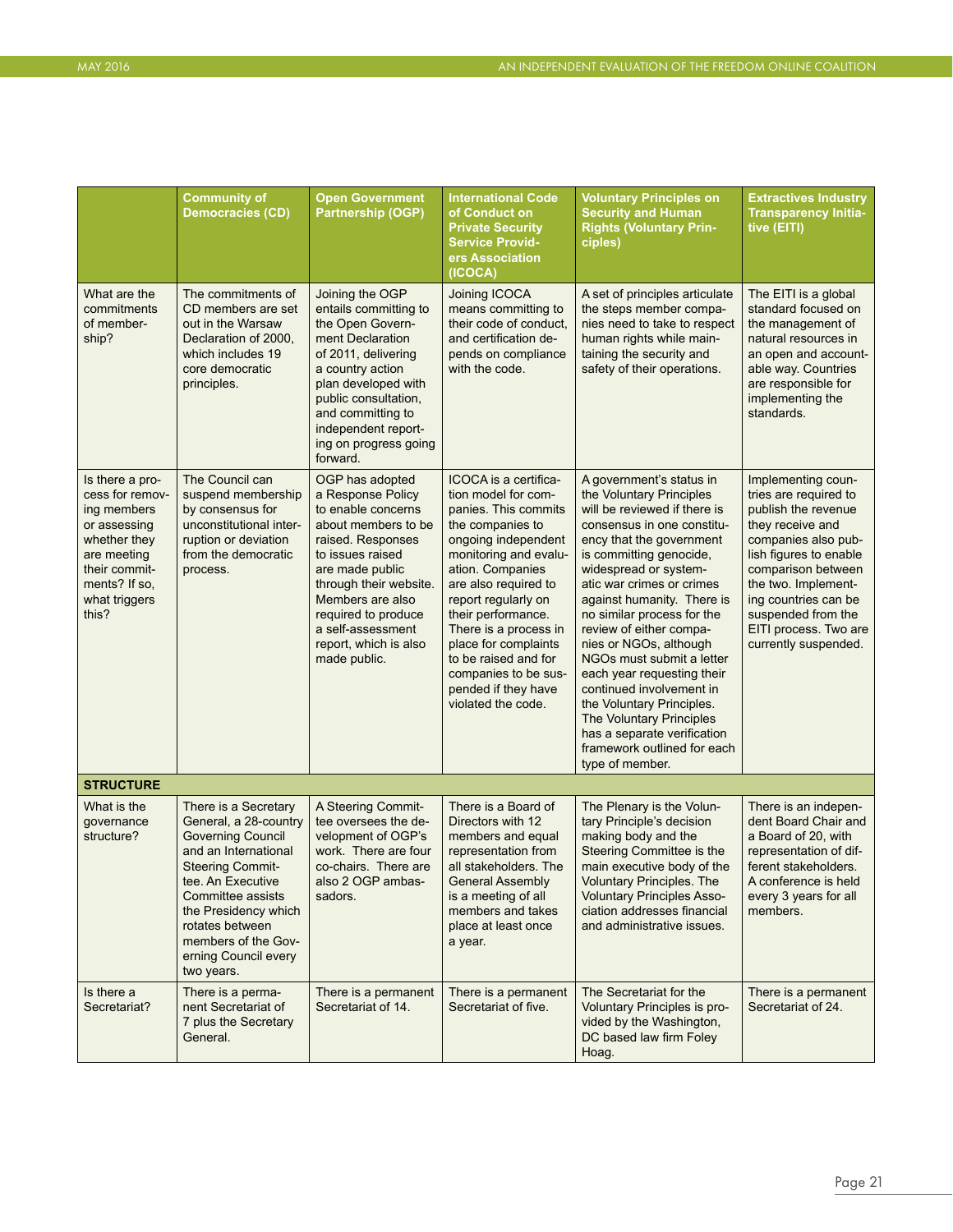|                                                             | <b>Community of</b><br><b>Democracies (CD)</b>                                                                                                                                                                                                                                                                                                                                                                                                                                                                                                                                                                                                                                | <b>Open Government</b><br><b>Partnership (OGP)</b>                                                                                                                                                                                                                                                                                                                                                                                                            | <b>International Code</b><br>of Conduct on<br><b>Private Security</b><br><b>Service Provid-</b><br>ers Association<br>(ICOCA)                                                                                                                                                                                                                                                                                                 | <b>Voluntary Principles on</b><br><b>Security and Human</b><br><b>Rights (Voluntary Prin-</b><br>ciples)                                                                                                                                                                                                                                                                                                                                                                                                                                                                                                                                                                                                                     | <b>Extractives Industry</b><br><b>Transparency Initia-</b><br>tive (EITI)                                                                                                                                                                                                                                                                                                                                                                                |  |
|-------------------------------------------------------------|-------------------------------------------------------------------------------------------------------------------------------------------------------------------------------------------------------------------------------------------------------------------------------------------------------------------------------------------------------------------------------------------------------------------------------------------------------------------------------------------------------------------------------------------------------------------------------------------------------------------------------------------------------------------------------|---------------------------------------------------------------------------------------------------------------------------------------------------------------------------------------------------------------------------------------------------------------------------------------------------------------------------------------------------------------------------------------------------------------------------------------------------------------|-------------------------------------------------------------------------------------------------------------------------------------------------------------------------------------------------------------------------------------------------------------------------------------------------------------------------------------------------------------------------------------------------------------------------------|------------------------------------------------------------------------------------------------------------------------------------------------------------------------------------------------------------------------------------------------------------------------------------------------------------------------------------------------------------------------------------------------------------------------------------------------------------------------------------------------------------------------------------------------------------------------------------------------------------------------------------------------------------------------------------------------------------------------------|----------------------------------------------------------------------------------------------------------------------------------------------------------------------------------------------------------------------------------------------------------------------------------------------------------------------------------------------------------------------------------------------------------------------------------------------------------|--|
| <b>FOCUS OF ACTIVITIES</b>                                  |                                                                                                                                                                                                                                                                                                                                                                                                                                                                                                                                                                                                                                                                               |                                                                                                                                                                                                                                                                                                                                                                                                                                                               |                                                                                                                                                                                                                                                                                                                                                                                                                               |                                                                                                                                                                                                                                                                                                                                                                                                                                                                                                                                                                                                                                                                                                                              |                                                                                                                                                                                                                                                                                                                                                                                                                                                          |  |
| What are the<br>key activities of<br>the organiza-<br>tion? | Promoting democ-<br>racy and demo-<br>cratic values is done<br>through working<br>groups focused on<br>a number of issues<br>including governance<br>and effectiveness.<br>enabling civil society<br>and improving elec-<br>toral practices. There<br>are also initiatives<br>relating to specific<br>countries. Ministerial<br>conferences are held<br>and there is capacity<br>building work with<br>civil society. The CD<br>gives several awards<br>and prizes, such as<br>the Geremek Award.<br>It also works to<br>support transitional<br>states (e.g. Tunisia)<br>that have shown<br>progress toward<br>democracy via its<br>"Democracy Partner-<br>ship" initiative. | The focus of their ac-<br>tivities is on advanc-<br>ing open government<br>in member countries<br>to benefit citizens.<br>They achieve this<br>by ensuring open<br>government policy<br>debates continue at<br>the highest levels,<br>supporting local<br>reformers, fostering<br>engagement with a<br>wider range of stake-<br>holders and holding<br>countries account-<br>able for the progress<br>they are making in<br>achieving their com-<br>mitments. | The ICOCA pro-<br>motes, governs, and<br>oversees the ICOCA<br>code. This includes<br>providing certification<br>for member compa-<br>nies that meet the<br>standard; reporting,<br>monitoring, and as-<br>sessing the perfor-<br>mance of member<br>companies; and<br>handling complaints<br>that come in about<br>member companies<br>and potential viola-<br>tions of the code.                                            | The Voluntary Principles is<br>focused on the extractives<br>industry (oil, mining, and<br>gas companies and related<br>governments and NGOs).<br>The principles embodied in<br>the code, that companies<br>respect human rights while<br>securing their operations,<br>form its core activities. The<br>emphasis of work is on mu-<br>tual learning, best practice<br>sharing, and joint problem<br>solving with different stake-<br>holders. An annual plenary<br>meeting takes place for all<br>members. Each participant<br>in the Voluntary Principles<br>is required to submit an<br>annual report detailing what<br>they are doing to implement<br>or support the implemen-<br>tation of the Voluntary<br>Principles. | Implementing the<br>EITI standards is<br>the key activity. This<br>includes training and<br>capacity building,<br>validating the work<br>of implementing<br>countries, consider-<br>ing the applications<br>of new countries,<br>raising awareness of<br>the standards, and<br>publishing process<br>and country reports.<br>Work is currently<br>underway to look at<br>how the EITI can play<br>a more active role<br>in the public policy<br>process. |  |
| <b>FINANCES</b>                                             |                                                                                                                                                                                                                                                                                                                                                                                                                                                                                                                                                                                                                                                                               |                                                                                                                                                                                                                                                                                                                                                                                                                                                               |                                                                                                                                                                                                                                                                                                                                                                                                                               |                                                                                                                                                                                                                                                                                                                                                                                                                                                                                                                                                                                                                                                                                                                              |                                                                                                                                                                                                                                                                                                                                                                                                                                                          |  |
| How is the<br>organization<br>financed?                     | There is no informa-<br>tion about the financ-<br>ing of the CD on their<br>website.                                                                                                                                                                                                                                                                                                                                                                                                                                                                                                                                                                                          | Foundations, bilateral<br>agencies and govern-<br>ments fund the OGP<br>with occasional com-<br>pany contributions.                                                                                                                                                                                                                                                                                                                                           | <b>ICOCA</b> is funded<br>primarily by its<br>members. Govern-<br>ment contributions<br>are voluntary. It<br>also receives fund-<br>ing from industry<br>member dues and<br>the one-time joining<br>fee for applying<br>members. Addition-<br>ally, the Government<br>of Switzerland and<br>the Geneva Centre<br>for the Democratic<br><b>Control of Armed</b><br>Forces (DCAF) make<br>significant in-kind<br>contributions. | The Voluntary Principles<br>is financed by government<br>and corporate member<br>contributions.                                                                                                                                                                                                                                                                                                                                                                                                                                                                                                                                                                                                                              | Companies, govern-<br>ments, and devel-<br>opment agencies<br>provide the funding.<br>The majority of the<br>funding comes from<br>governments and de-<br>velopment agencies<br>(62% in 2014).                                                                                                                                                                                                                                                           |  |
| What is the<br>budget for the<br>organization?              | There is no informa-<br>tion about the budget<br>of the CDs on their<br>website.                                                                                                                                                                                                                                                                                                                                                                                                                                                                                                                                                                                              | The OGP's 2014<br>revenue was \$4.5<br>million.                                                                                                                                                                                                                                                                                                                                                                                                               | ICOCA's 2016 budget<br>is \$1.1 million.                                                                                                                                                                                                                                                                                                                                                                                      | There is no information<br>about the budget of the<br><b>Voluntary Principles on</b><br>their website.                                                                                                                                                                                                                                                                                                                                                                                                                                                                                                                                                                                                                       | In 2014 the EITI's<br>revenue was \$5<br>million.                                                                                                                                                                                                                                                                                                                                                                                                        |  |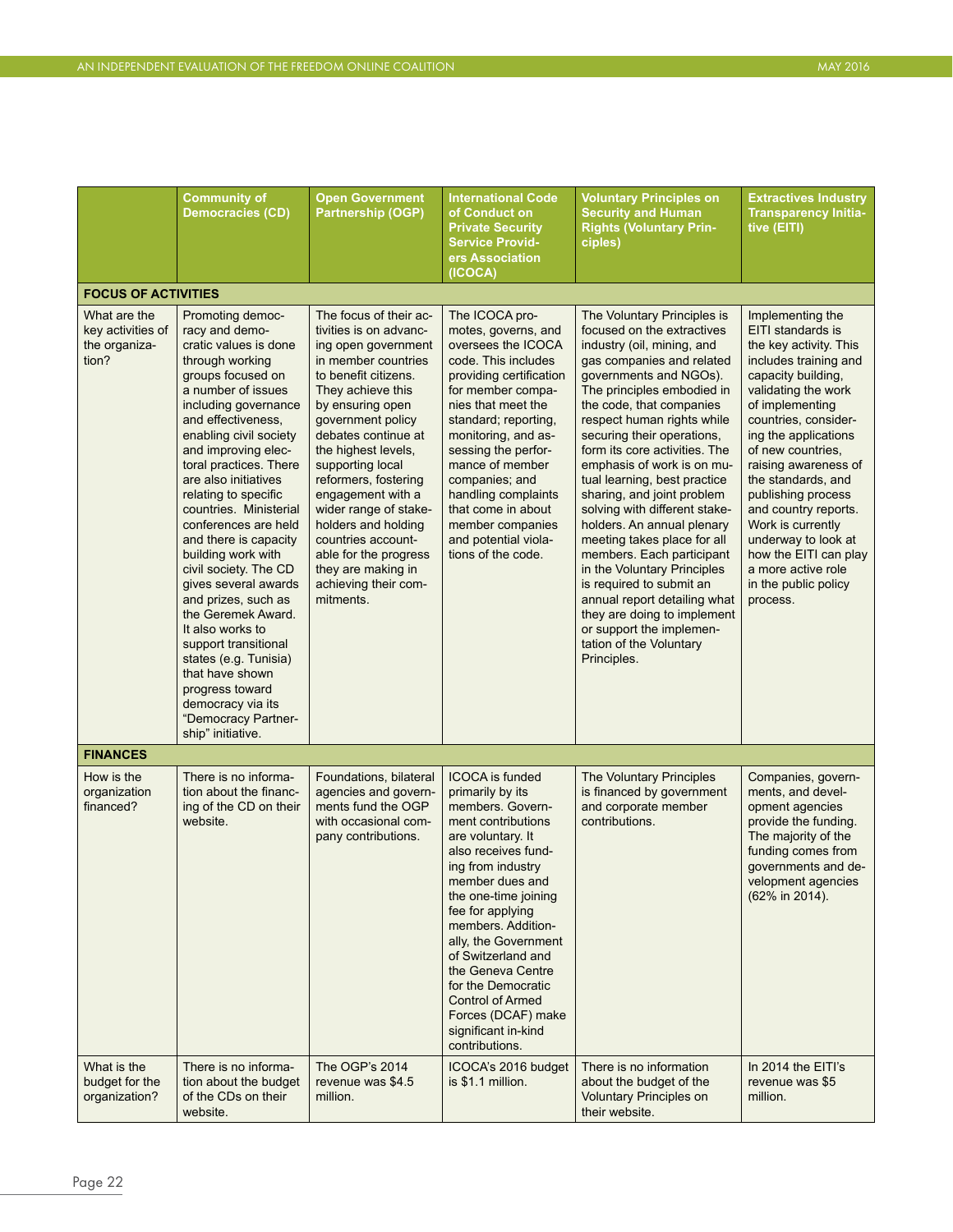#### Takeaways:

- **• Membership in each organization is based on a commitment to rights and principles.**
- **• In terms of basic structure, the Communities of Democracies, despite its massive size and extremely broad focus, is most similar to the FOC as a coalition of nation states that involves other stakeholders in its work. The Voluntary Principles, ICOCA, and EITI all have formal multistakeholder structures. The OGP also involves civil society in the governance of its work.**
- **• All five organizations are more established and institutionalized than the Freedom Online Coalition. CD and EITI have been in existence for much longer.**
- **• They all have much more formal governance structures and with the exception of the Voluntary Principles, a permanent Secretariat. It is common to have a smaller steering committee or council for decision making independent of the full membership.**
- **• All five organizations have significantly larger budgets and/or greater resources than the FOC.**
- **• All of the comparable organizations have guidelines for continued membership and procedures for removal or suspension of non-compliant members.**
- **• The goal of each organization drives the level of involvement of corporate and NGO partners. Organizations focused on the activities of companies (the Voluntary Principles and EITI) provide a much larger governance role for those stakeholders.**
- **• Particularly in those organizations where governments play a larger membership role, funding comes largely from partner governments.**
- **• Community of Democracies, due to its extremely broad focus and significant resources, may be hard to emulate, whereas OGP has comparably sized goals and focus to the FOC.**